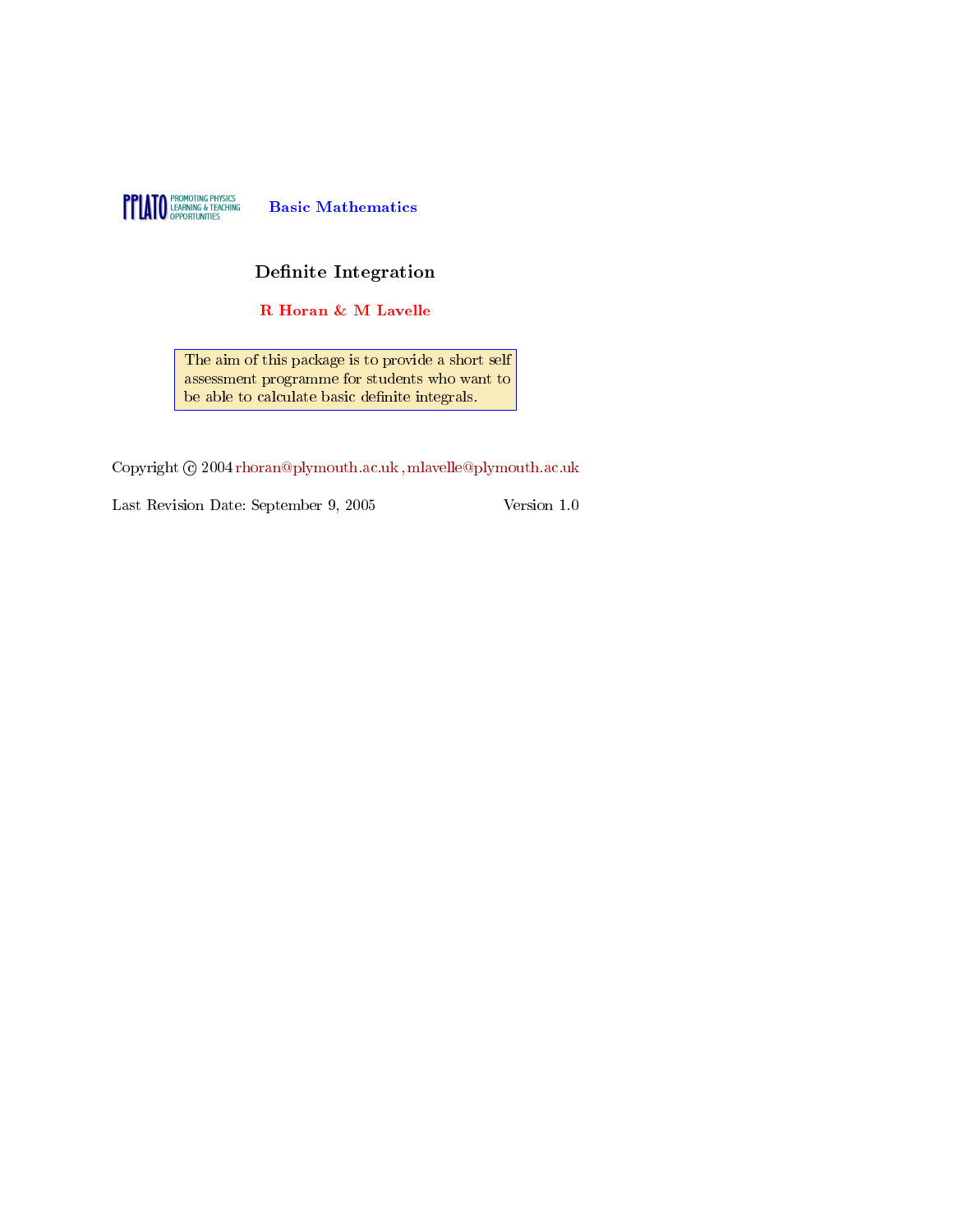## Table of Contents

- 1. Introduction
- 2. Definite Integration
- 3. The Area Under a Curve
- 4. Final Quiz Solutions to Exercises [Solutions to Quizzes](http://www.plymouth.ac.uk/mathaid)

The full range of these packages and some instructions, should they be required, can be obtained from our web page Mathematics Support Materials.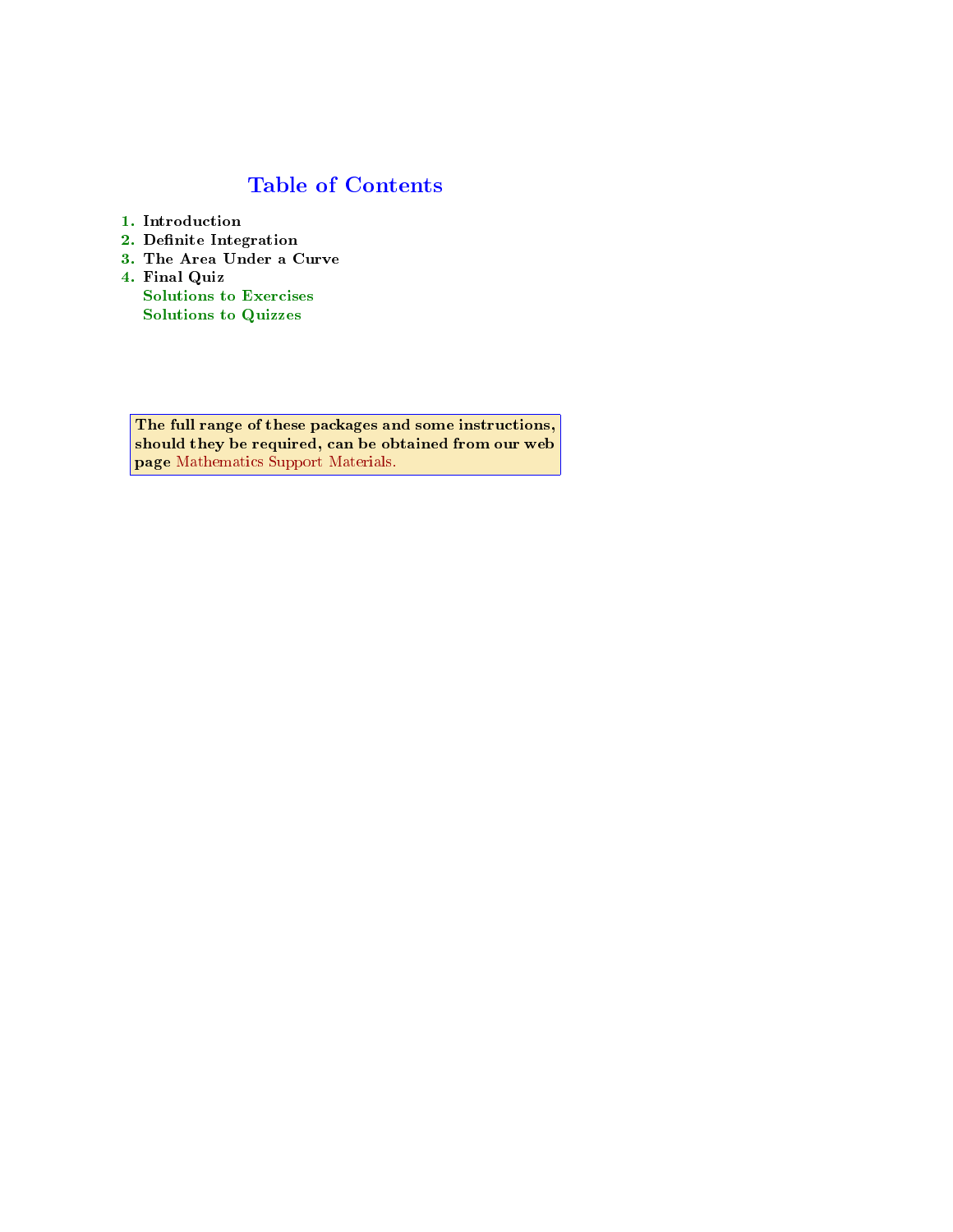<span id="page-2-0"></span>Section 1: Introduction 3

## 1. Introduction

It is possible to determine a function  $F(x)$  from its derivative  $f(x)$  by calculating the anti-derivative or integral of  $f(x)$ , i.e.,

if 
$$
\frac{dF}{dx} = f(x)
$$
, then  $F(x) = \int f(x) dx + C$ 

where  $C$  is an integration constant (see the package on **indefinite** integration). In this package we will see how to use integration to calculate the area under a curve.

As a revision exercise, try this quiz on indefinite integration.

Quiz Select the indefinite integral of  $\int (3x^2 - \frac{1}{2}x)dx$  with respect to x

(a) 
$$
6x - \frac{1}{2} + C
$$
,  
\n(b)  $\frac{3}{2}x^3 - x^2 + C$ ,  
\n(c)  $x^2 + \frac{1}{4}x^2 + C$ ,  
\n(d)  $x^3 - \frac{1}{4}x^2 + C$ .

*Hint:* If  $n \neq -1$ , the integral of  $x^n$  is  $x^{n+1}/(n+1)$ .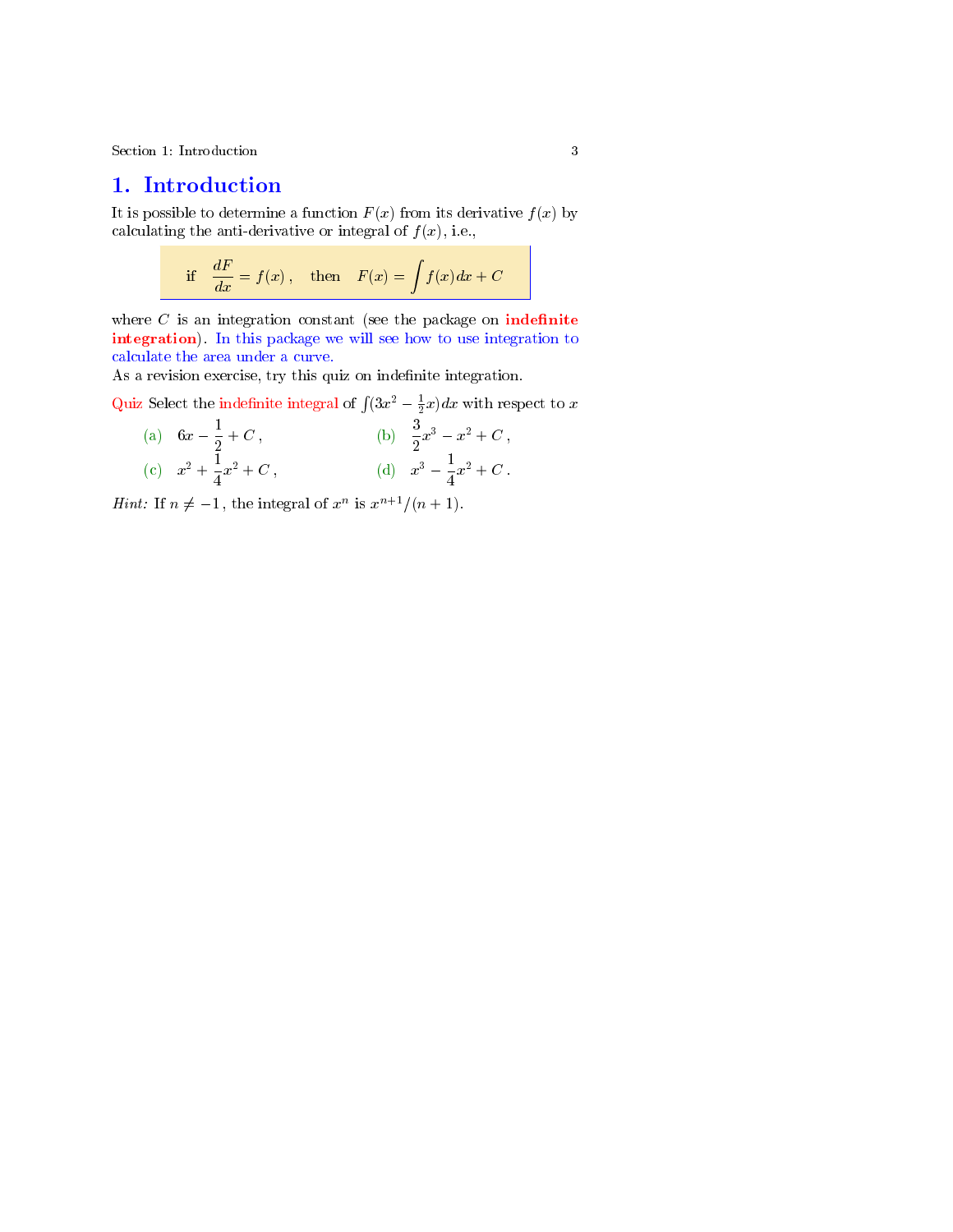Section 2: Definite Integration 4

## 2. Definite Integration

We **define** the definite integral of the function  $f(x)$  with respect to  $x$  from  $a$  to  $b$  to be

$$
\int_a^b f(x)dx = F(x)\bigg|_a^b = F(b) - F(a),
$$

where  $F(x)$  is the anti-derivative of  $f(x)$ . We call a and b the lower and upper limits of integration respectively. The function being integrated,  $f(x)$ , is called the integrand. Note the minus sign!

Note integration constants are not written in definite integrals since they always cancel in them:

$$
\int_{a}^{b} f(x)dx = F(x)\Big|_{a}^{b}
$$
  
=  $(F(b) + C) - (F(a) + C)$   
=  $F(b) + C - F(a) - C$   
=  $F(b) - F(a)$ .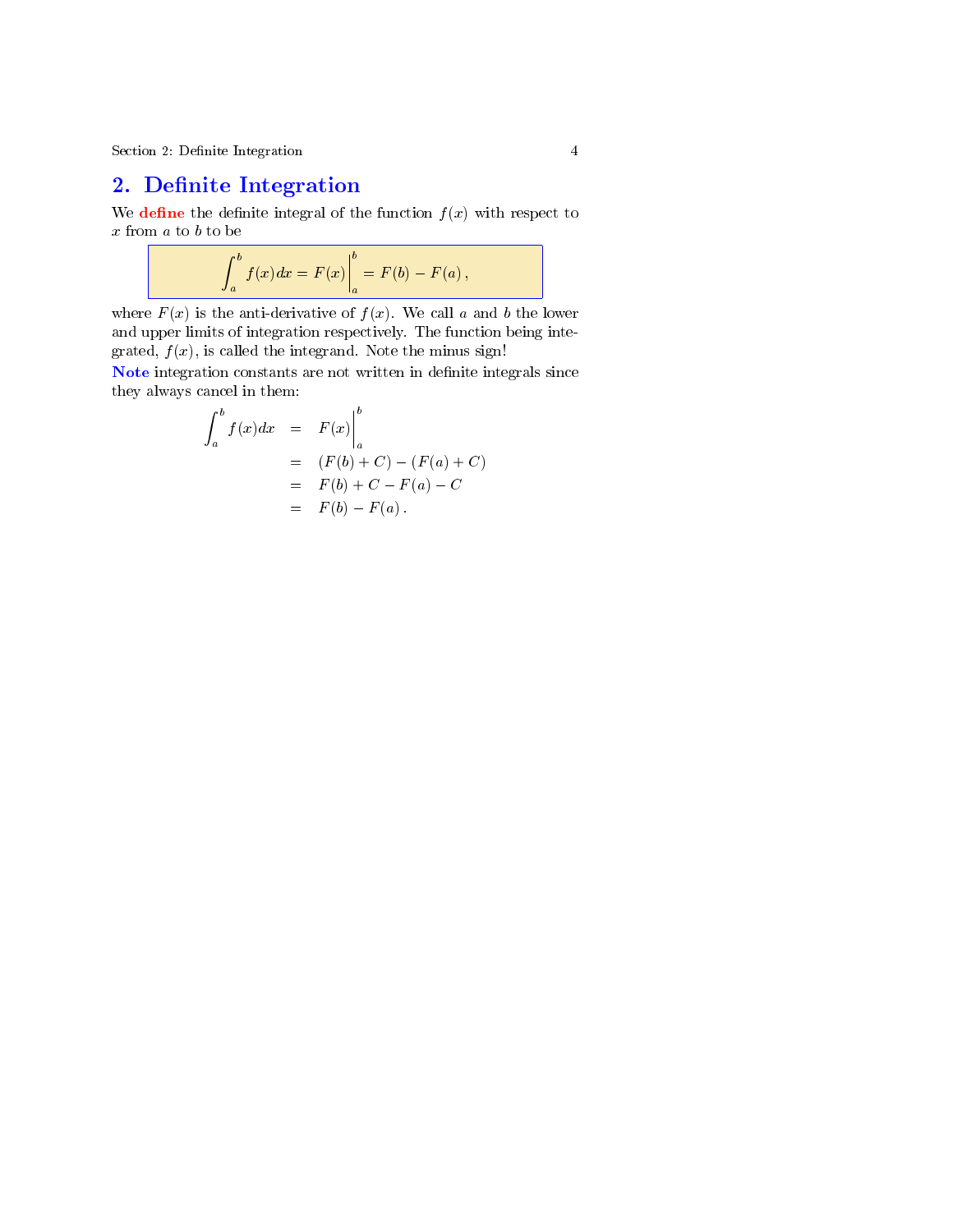<span id="page-4-0"></span>Section 2: Definite Integration 5

**Example 1** Calculate the definite integral  $\int_1^2 x^3 dx$ . From the rule  $\int ax^n dx = \frac{a}{a}$  $\frac{u}{n+1}x^{n+1}$  we have

$$
\int_{1}^{2} x^{3} dx = \frac{1}{3+1} x^{3+1} \Big|_{1}^{2}
$$
  
=  $\frac{1}{4} x^{4} \Big|_{1}^{2} = \frac{1}{4} \times 2^{4} - \frac{1}{4} \times 1^{1}$   
=  $\frac{1}{4} \times 16 - \frac{1}{4} = 4 - \frac{1}{4} = \frac{15}{4}$ .

EXERCISE 1. Calculate the following definite integrals: (click on the green letters for the solutions)

(a)  $\int_0^3 x dx$ , (b)  $\int_{-1}^2 x dx$ , (c)  $\int_1^2 (x^2 - x) dx$ , (d)  $\int_{-1}^2 (x^2 - x) dx$ .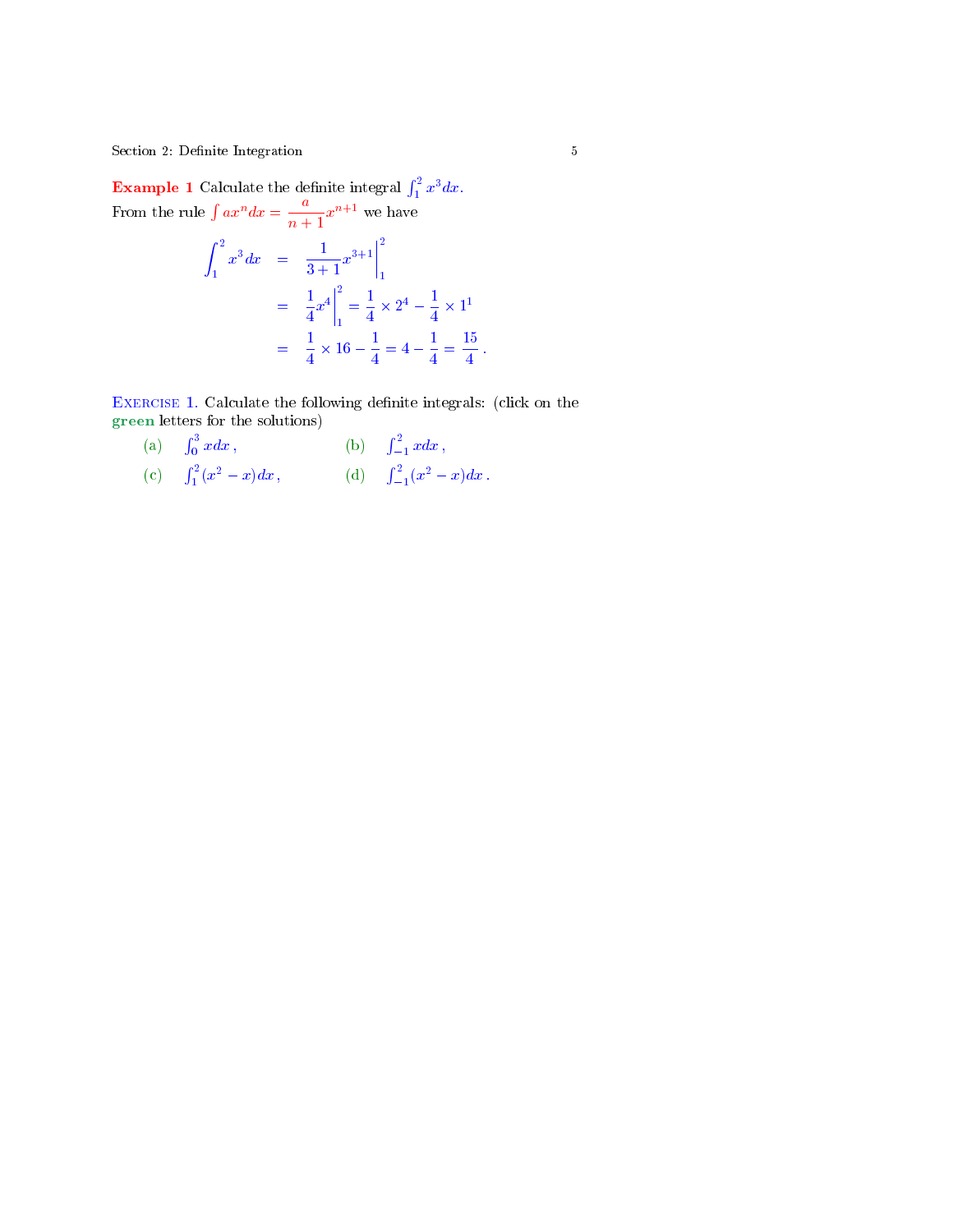## 3. The Area Under a Curve

The definite integral of a function  $f(x)$  which lies above the x axis can be interpreted as the area under the curve of  $f(x)$ . Thus the area shaded blue below



is given by the definite integral

$$
\int_{a}^{b} f(x)dx = F(x)\Big|_{a}^{b} = F(b) - F(a).
$$

This is demonstrated on the next page.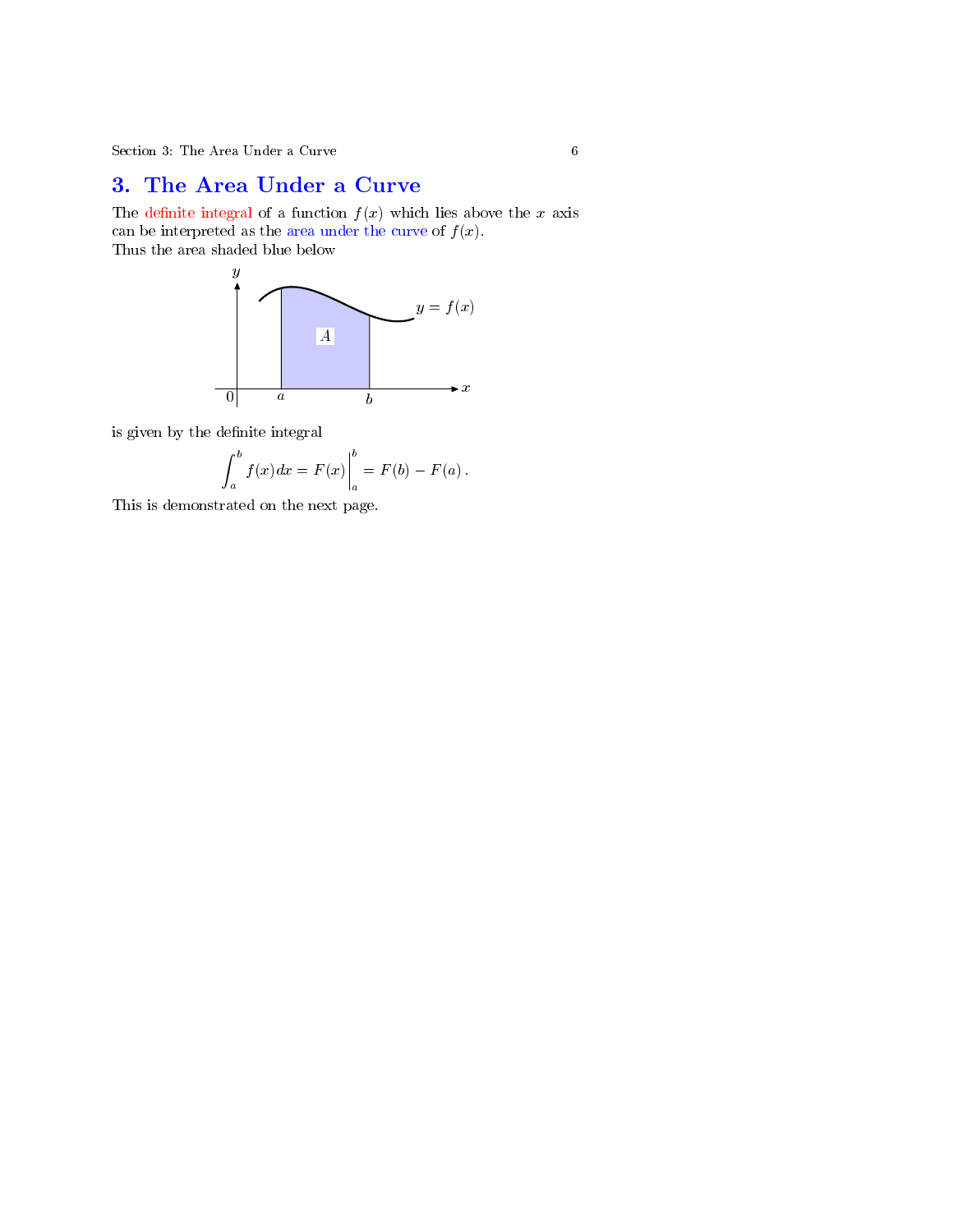Consider the area, A, under the curve,  $y = f(x)$ . If we increase the value of x by  $\delta x$ , then the increase in area,  $\delta A$ , is approximately

$$
\delta A = y \, \delta x \quad \Rightarrow \frac{\delta A}{\delta x} = y \, .
$$

Here we approximate the area of the thin strip by a rectangle of width  $\delta x$ and height  $y$ . In the limit as the strips become thin,



$$
\frac{dA}{dx} = \lim_{\delta x \to 0} \frac{\delta A}{\delta x} = y.
$$

The function (height of the curve) is the derivative of the area and the area below the curve is an anti-derivative or integral of the function.

**N.B.** so far we have assumed that  $y = f(x)$  lies above the x axis.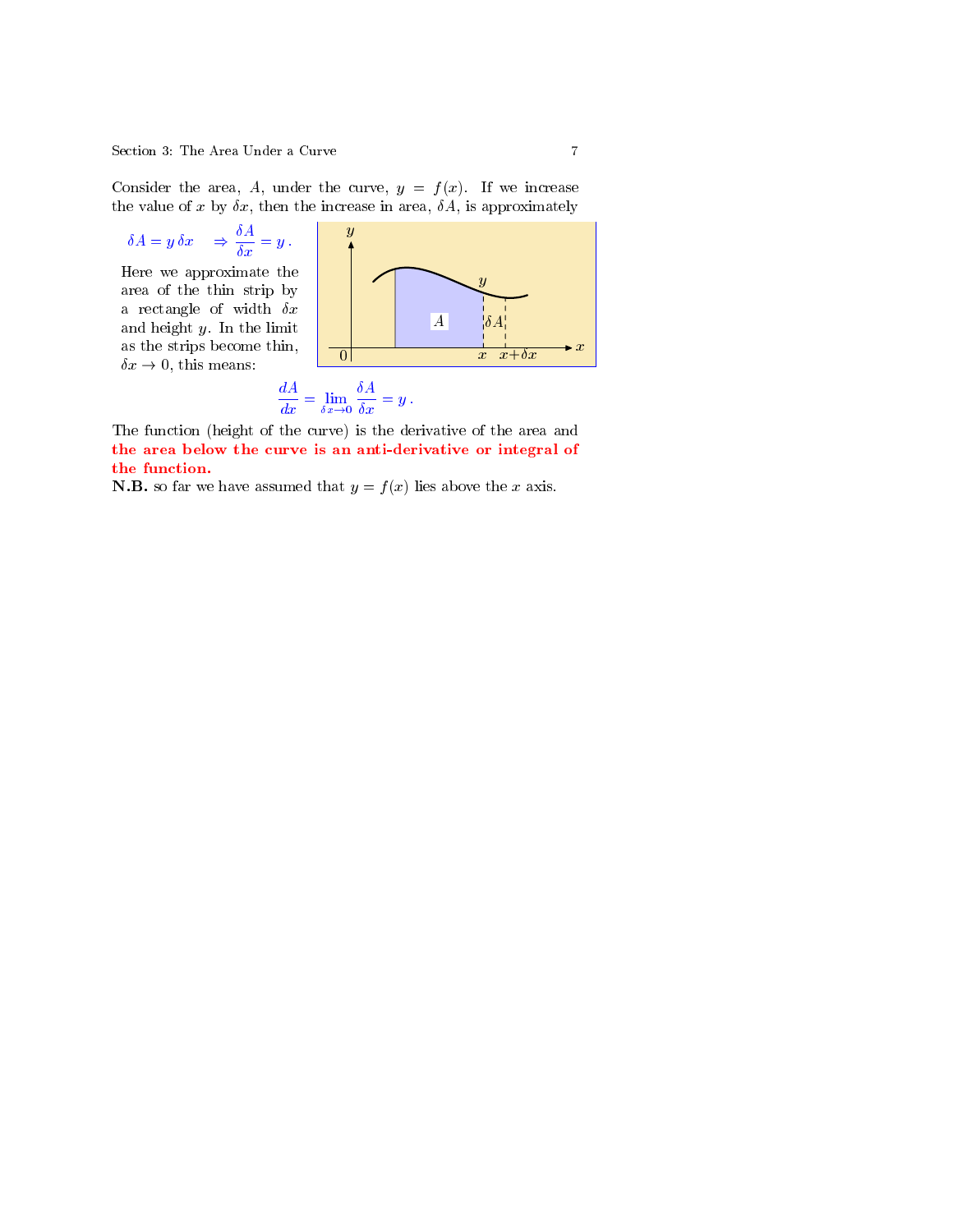**Example 2** Consider the integral  $\int_0^3 x dx$ . The integrand  $y = x$  (a straight line) is sketched below. The area underneath the line is the blue shaded triangle. The area of any triangle is half its base times the height. For the blue shaded triangle, this is



As expected, the integral yields the same result:

$$
\int_0^3 x dx = \frac{x^2}{2} \bigg|_0^3 = \frac{3^2}{2} - \frac{0^2}{2} = \frac{9}{2} - 0 = \frac{9}{2}.
$$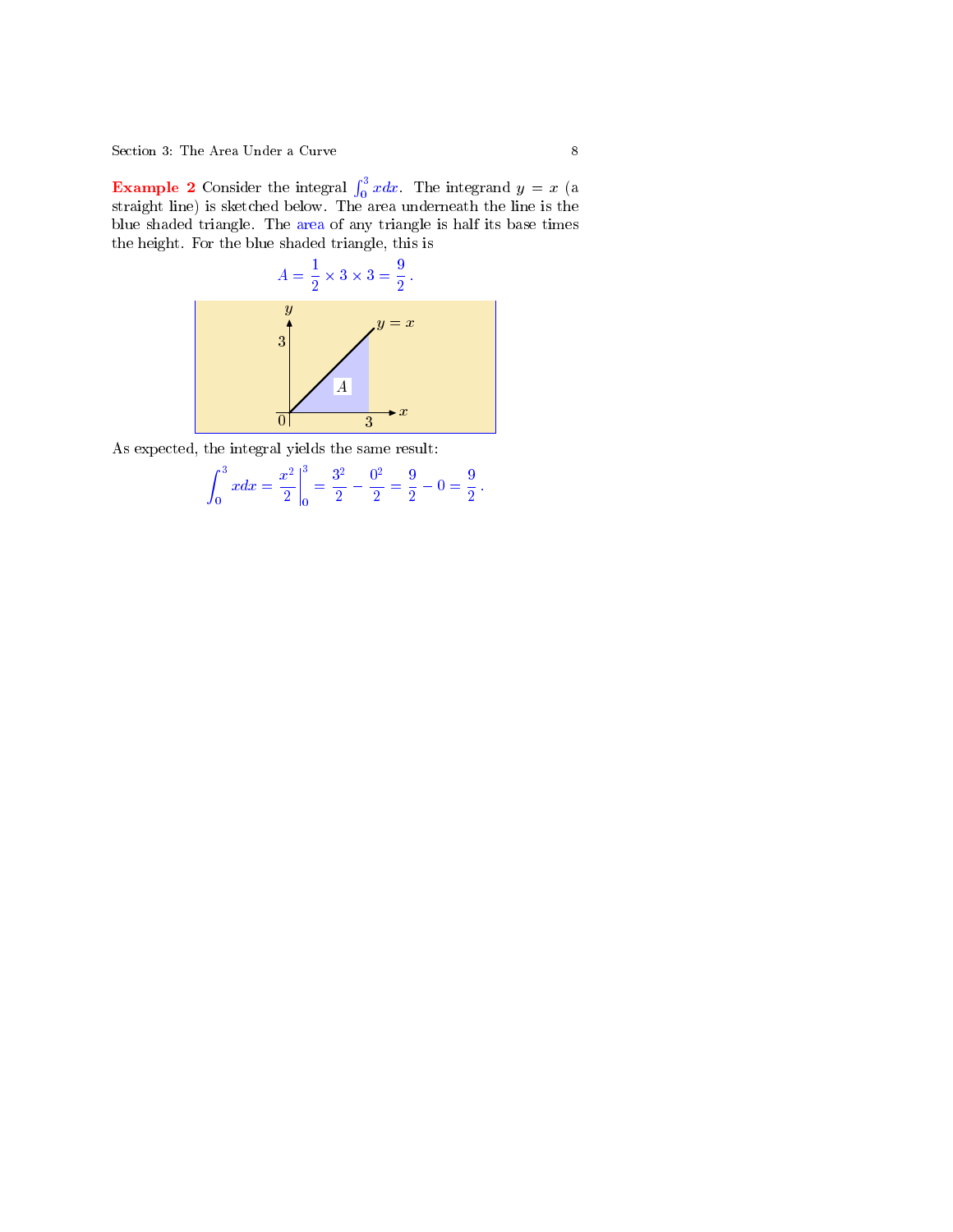Here is a quiz on this relation between definite integrals and the area under a curve.

Quiz Select the value of the definite integral

$$
\int_1^3 2 dx,
$$

which is sketched in the following diagram:



*Hint*: 2 may be written as  $2x^0$ , since  $x^0 = 1$ .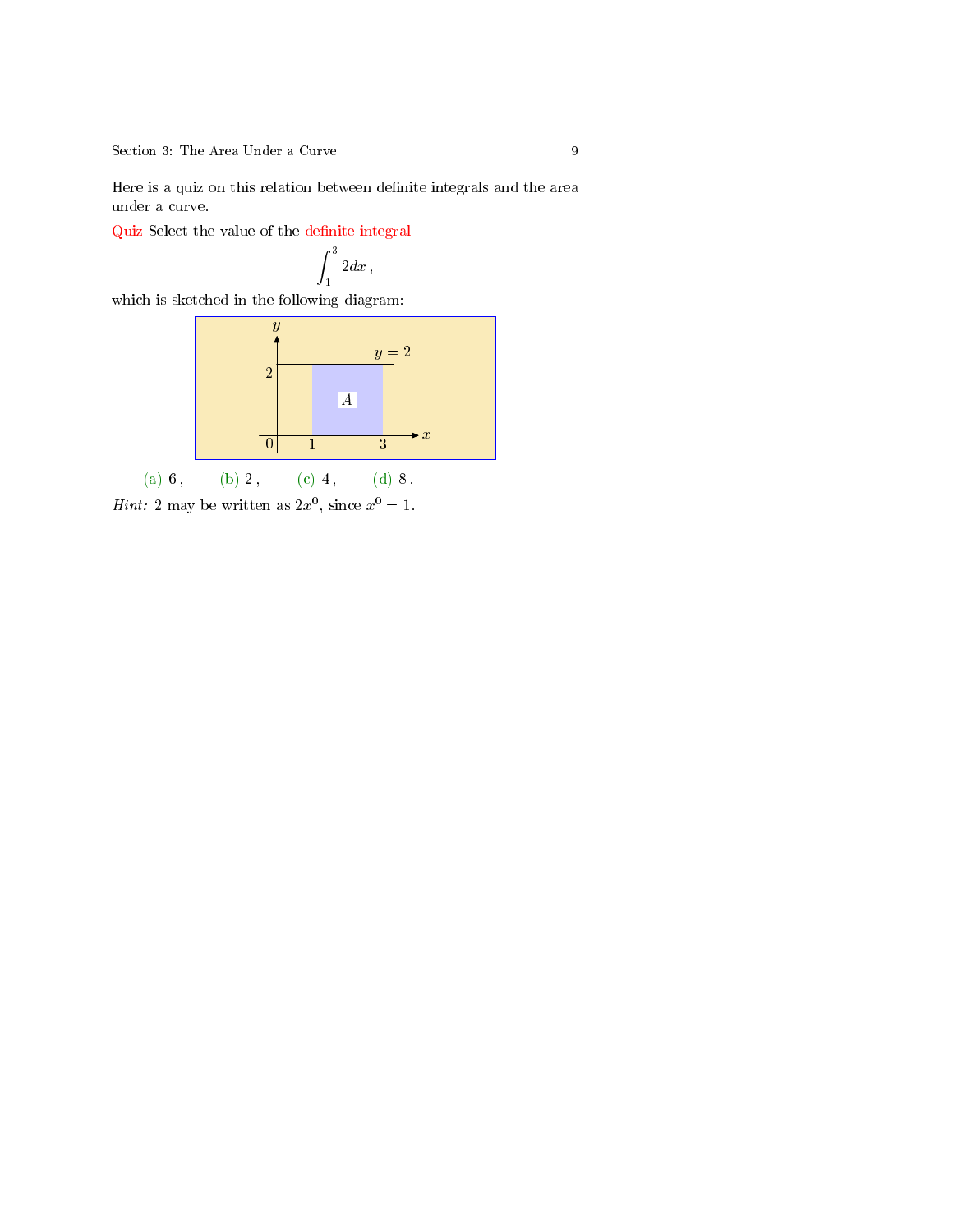**Example 3** Consider the two lines:  $y = 3$  and  $y = -3$ .

Let us integrate these functions in turn from  $x = 0$  to  $x = 2$ . a) For  $y=3$ :

$$
\int_0^2 (+3) dx = 3x \Big|_0^2 = 3 \times 2 - 3 \times 0 = 6.
$$

and 6 is indeed the area of the rectangle of height 3 and length 2.

**b**) However, for  $y = -3$ :

$$
\int_0^2 (-3) dx = -3x \Big|_0^2 = -3 \times 2 - (-3 \times 0) = -6.
$$

Although both rectangles have the same area, the *sign* of this result is negative because the curve,  $y = -3$ , lies below the x axis. This indicates the sign convention:

If a function lies below the  $x$  axis, its integral is negative. If a function lies above the  $x$  axis, its integral is positive.

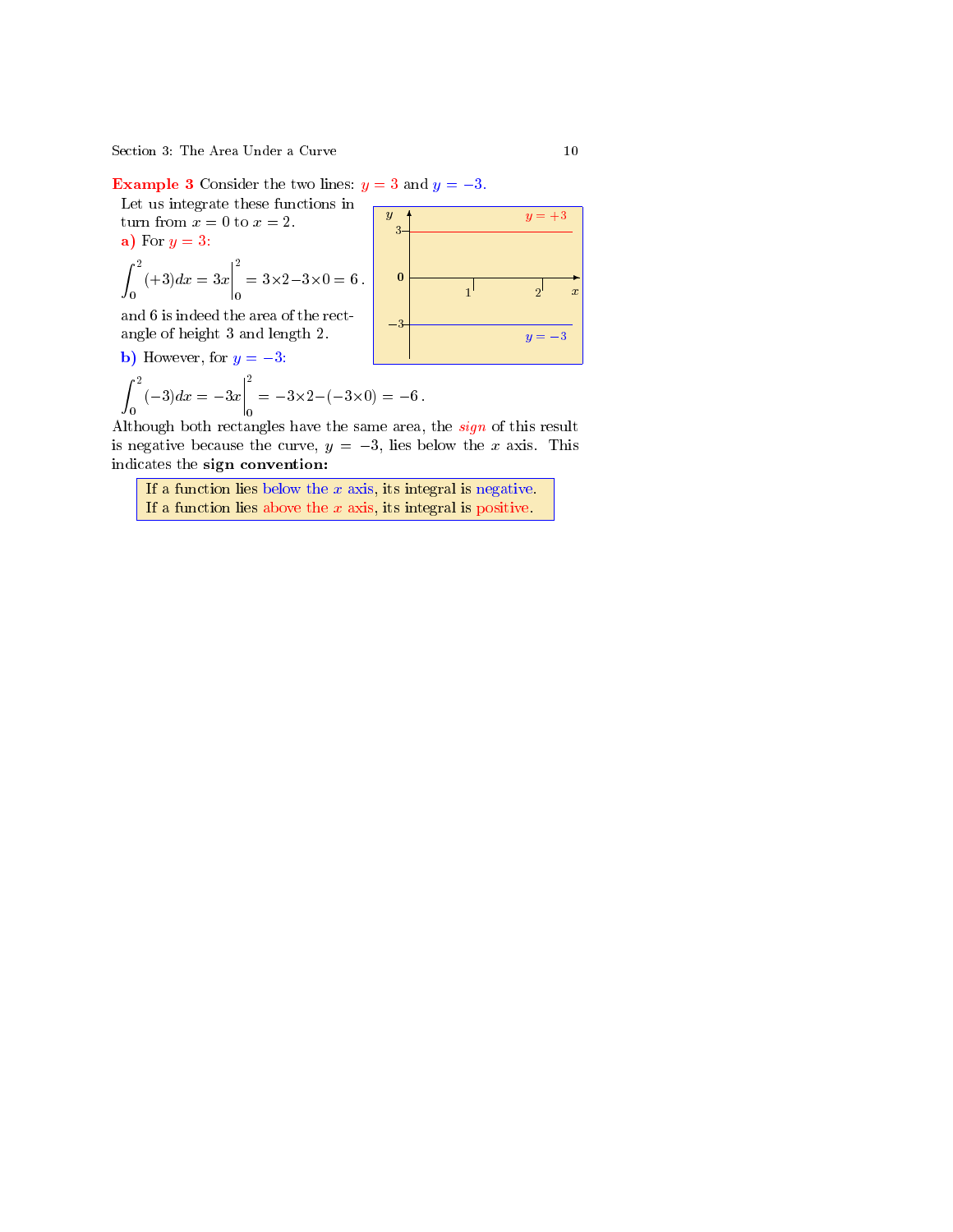### Exercise 2.



From the diagram above, what can you say about the signs of the following definite integrals? (Click on the green letters for the solutions)

| (a) $\int_A^B y_1(x) dx$ , | (b) $\int_B^D y_1(x) dx$ , |
|----------------------------|----------------------------|
| (c) $\int_A^0 y_2(x) dx$ , | (d) $\int_C^D y_2(x) dx$ . |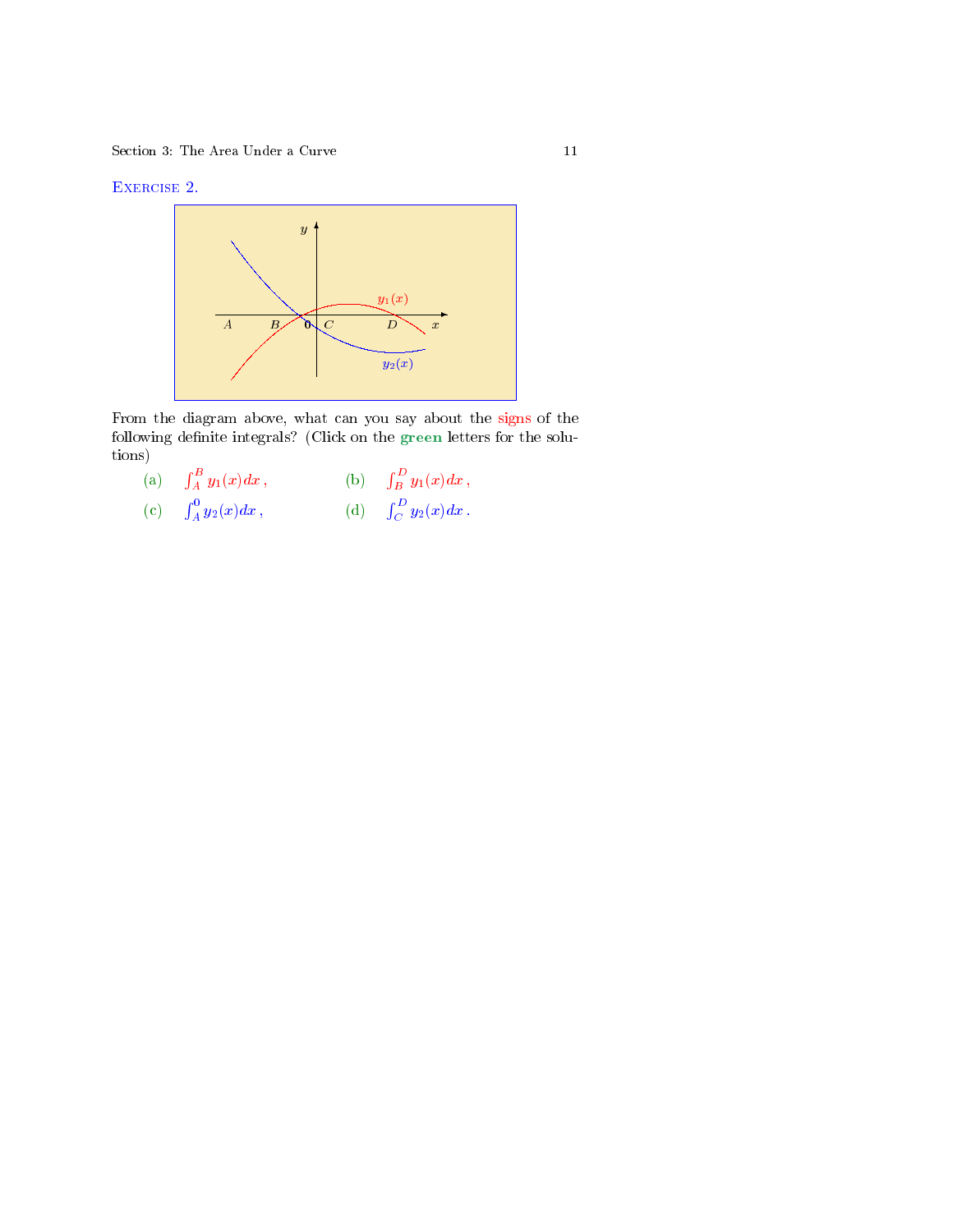<span id="page-11-0"></span>**Example 4** To calculate  $\int_{-4}^{-2} 6x^2 dx$ , use  $\int ax^n dx = \frac{a}{n+4}$  $\frac{a}{n+1}x^{n+1}$ . Thus

$$
\int_{-4}^{-2} 6x^2 dx = \frac{6}{2+1} x^{2+1} \Big|_{-4}^{-2}
$$
  
=  $\frac{6}{3} x^3 \Big|_{-4}^{-2} = 2x^3 \Big|_{-4}^{-2}$   
=  $2 \times (-2)^3 - 2 \times (-4)^3 = -16 + 128 = 112.$ 

Note that even though the integration range is for negative  $x$  (from  $-4$  to  $-2$ ), the integrand,  $f(x) = 6x^2$ , is a positive function. The definite integral of a positive function is positive. (Similarly it is negative for a negative function.)

Quiz Select the definite integral of  $y = 5x^4$  with respect to x if the lower limit of the integral is  $x = -2$  and the upper limit is  $x = -1$ 

(a) 
$$
-31
$$
, (b) 31, (c) 29, (d)  $-27$ .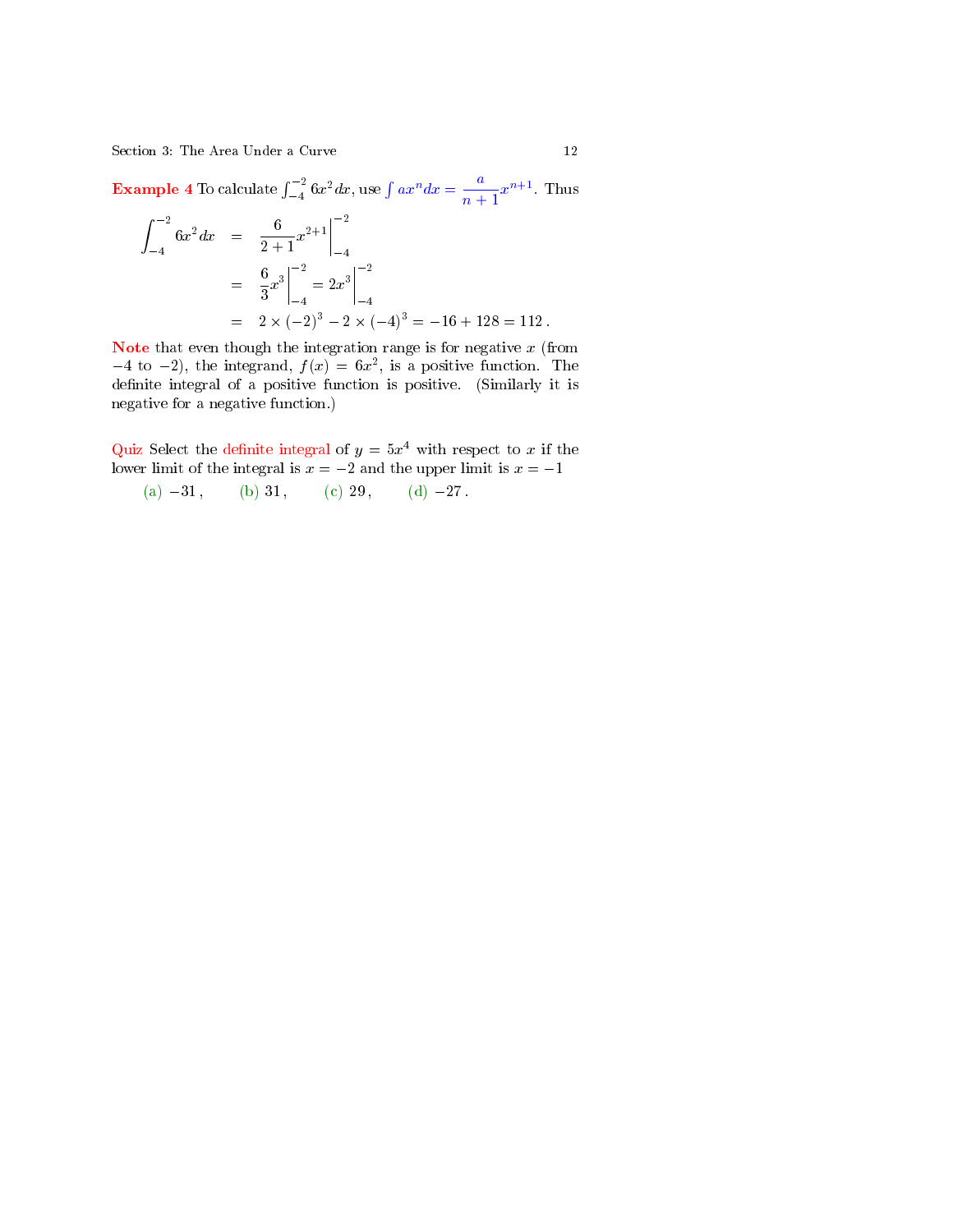| f(x)          | $x^n$ for $n \neq -1$ | $\sin(ax)$             | cos(ax)                                   | $e^{ax}$            | $\boldsymbol{x}$ |
|---------------|-----------------------|------------------------|-------------------------------------------|---------------------|------------------|
| $\int f(x)dx$ | $-x^{n+1}$<br>$n +$   | $-\frac{1}{a}\cos(ax)$ | $\frac{1}{a}\sin(ax)$<br>$\boldsymbol{a}$ | $\frac{1}{a}e^{ax}$ | $\ln(x)$         |

<span id="page-12-0"></span>Exercise 3. Use the integrals listed below to calculate the following definite integrals. (Click on the green letters for the solutions)

| (a) $\int_{4}^{9} 3\sqrt{t}dt$ , | (b) $\int_{-1}^{1} (x^2 - 2x + 4) dx$ , |
|----------------------------------|-----------------------------------------|
|----------------------------------|-----------------------------------------|

(c) 
$$
\int_0^{\pi} \sin(x) dx
$$
, (d)  $\int_0^3 4e^{2x} dx$ ,

(e) 
$$
\int_{1}^{2} \frac{3}{t} dt
$$
, (f)  $\int_{\frac{\pi}{4}}^{\frac{\pi}{2}} 2 \cos(4w) dw$ .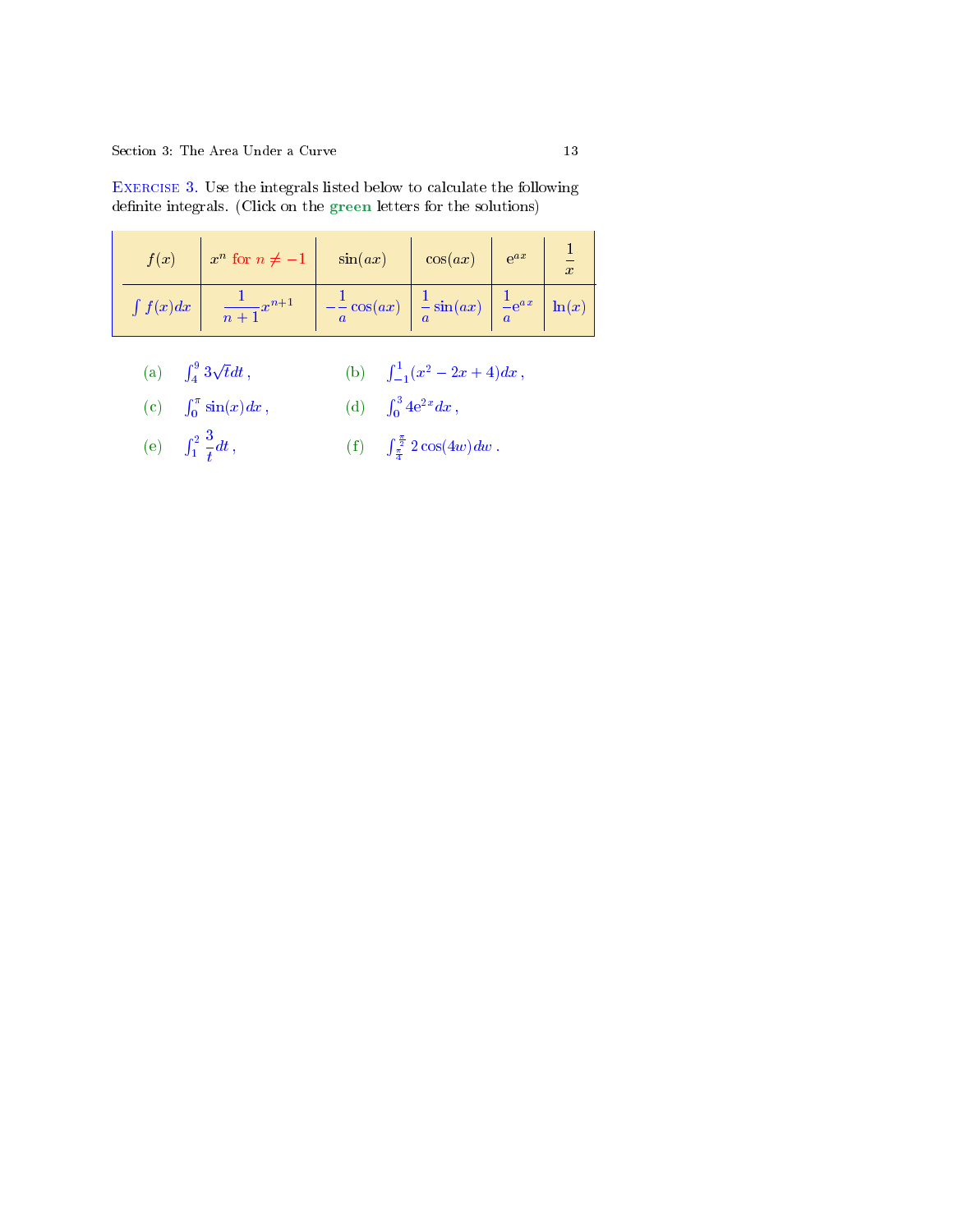<span id="page-13-0"></span>Quiz Find the correct result for the definite integral

(a) 
$$
\frac{8}{3}b^3 - \frac{1}{3}a^3
$$
,  
\n(b)  $4b - 2a$ ,  
\n(c)  $\frac{8}{3}b^3 + \frac{1}{3}a^3$ ,  
\n(d)  $\frac{1}{3}b^3 - \frac{1}{3}a^3$ .

 $\operatorname{Quiz}$  Select the correct result for the definite integral

$$
\int_2^3\frac{1}{x^2}dx\,,
$$

from the answers offered below

(a) -1, (b) 
$$
\frac{1}{5}
$$
, (c)  $\frac{1}{36}$ , (d)  $\frac{1}{6}$ .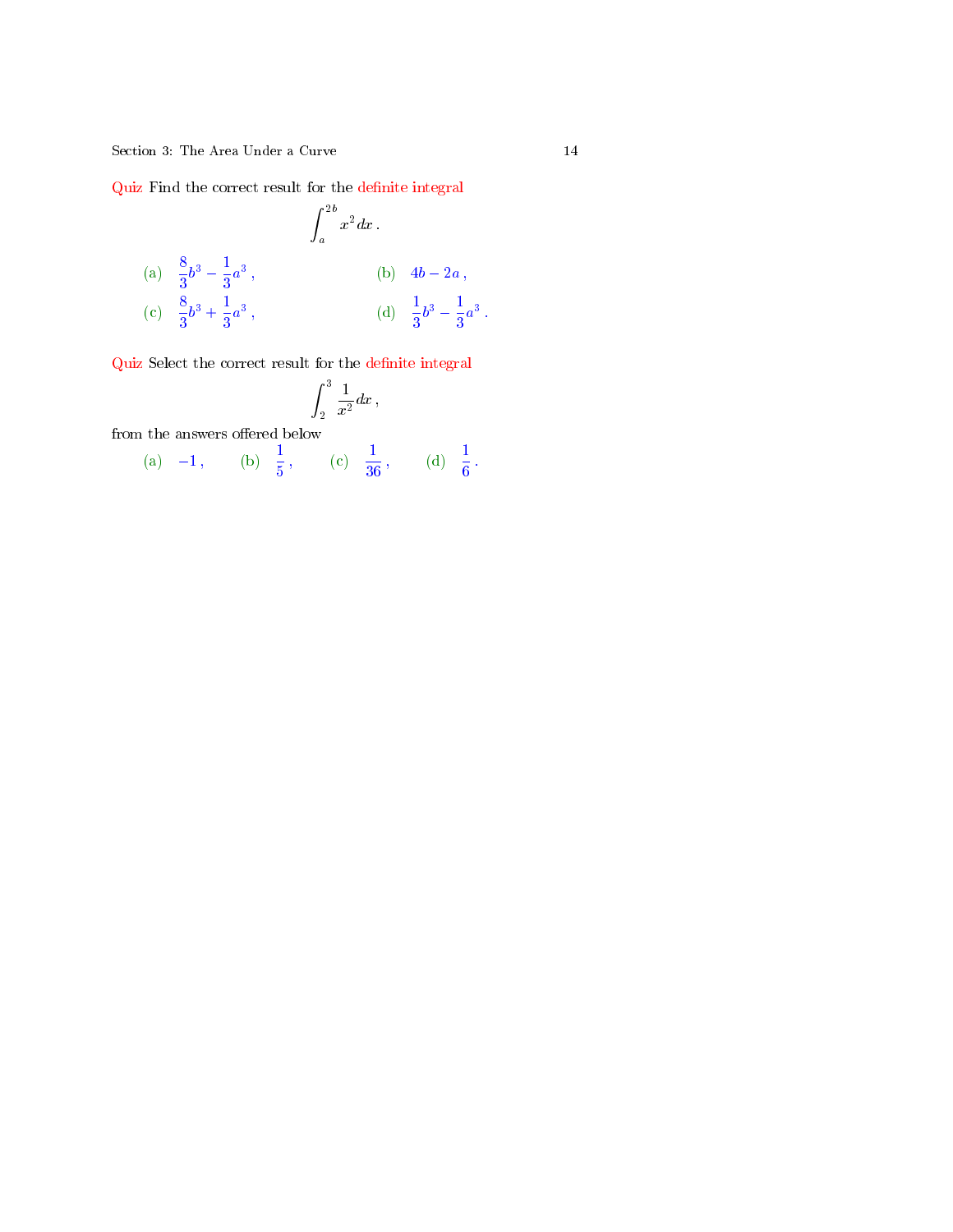Section 4: Final Quiz 15

## 4. Final Quiz

Begin Quiz Choose the solutions from the options given.

- 1. What is the area under the curve of the following positive function  $y = 10x^4 + 3x^2$  between  $x = -1$  and  $x = 2$ ? (a)  $75$ , (b)  $53$ , (c)  $69$ , (d)  $57$ .
- 2. What is the definite integral of  $3\sin(2x)$  from  $x = 0$  to  $x = \pi/2$  ?
	- (a)  $-3$ , (b) 0, (c) 3, (d)  $\frac{5}{2}$ .
- **3.** Find the (non-zero) value of  $b$  for which the definite integral  $\int_0^b (2s-3)ds$  vanishes
	- (a) 1, (b) 5, (c) 3, (d) 2.
- **4.** Select below the definite integral  $\int_{-2}^{2} e^{2x} dx$  with respect to x. (a)  $2(e^4 - e^{-4})$ , (b)  $\frac{1}{2}(e^4 - \sqrt[4]{e})$ , (c) 0, (d)  $\frac{1}{2}(e^4 - e^{-4})$ .

End Quiz Score: Correct |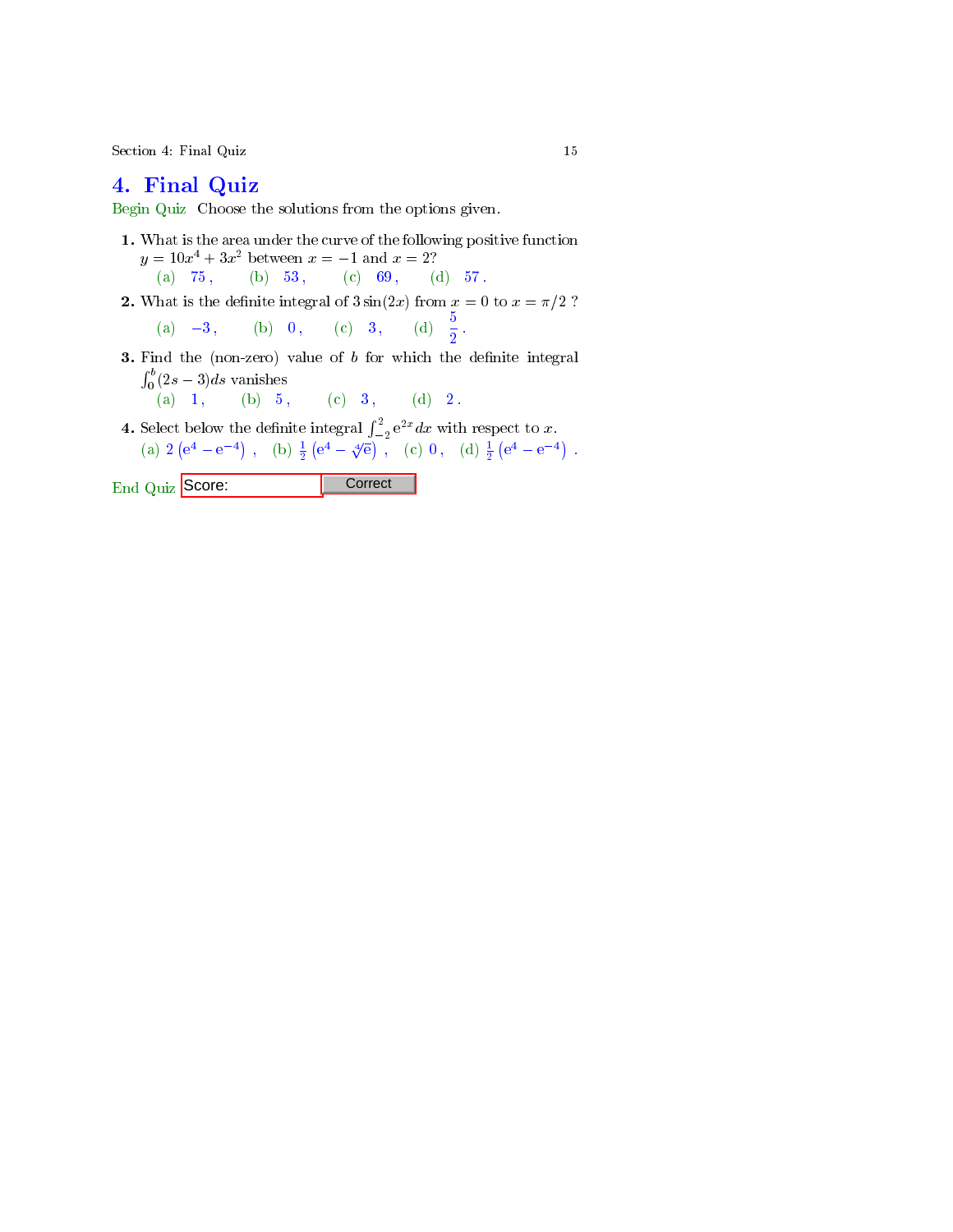# Solutions to Exercises

**Exercise 1(a)** To calculate  $\int_0^3 x dx$ , use the formula

$$
\int x^n dx = \frac{1}{n+1} x^{n+1}
$$

with  $n = 1$ . This yields

$$
\int_0^3 x dx = \frac{1}{1+1} x^{1+1} \Big|_0^3 = \frac{1}{2} x^2 \Big|_0^3
$$
  
=  $\frac{1}{2} \times (3)^2 - \frac{1}{2} \times (0)^2$   
=  $\frac{1}{2} \times 9 - 0 = \frac{9}{2}$ .

Click on the green square to return

 $\Box$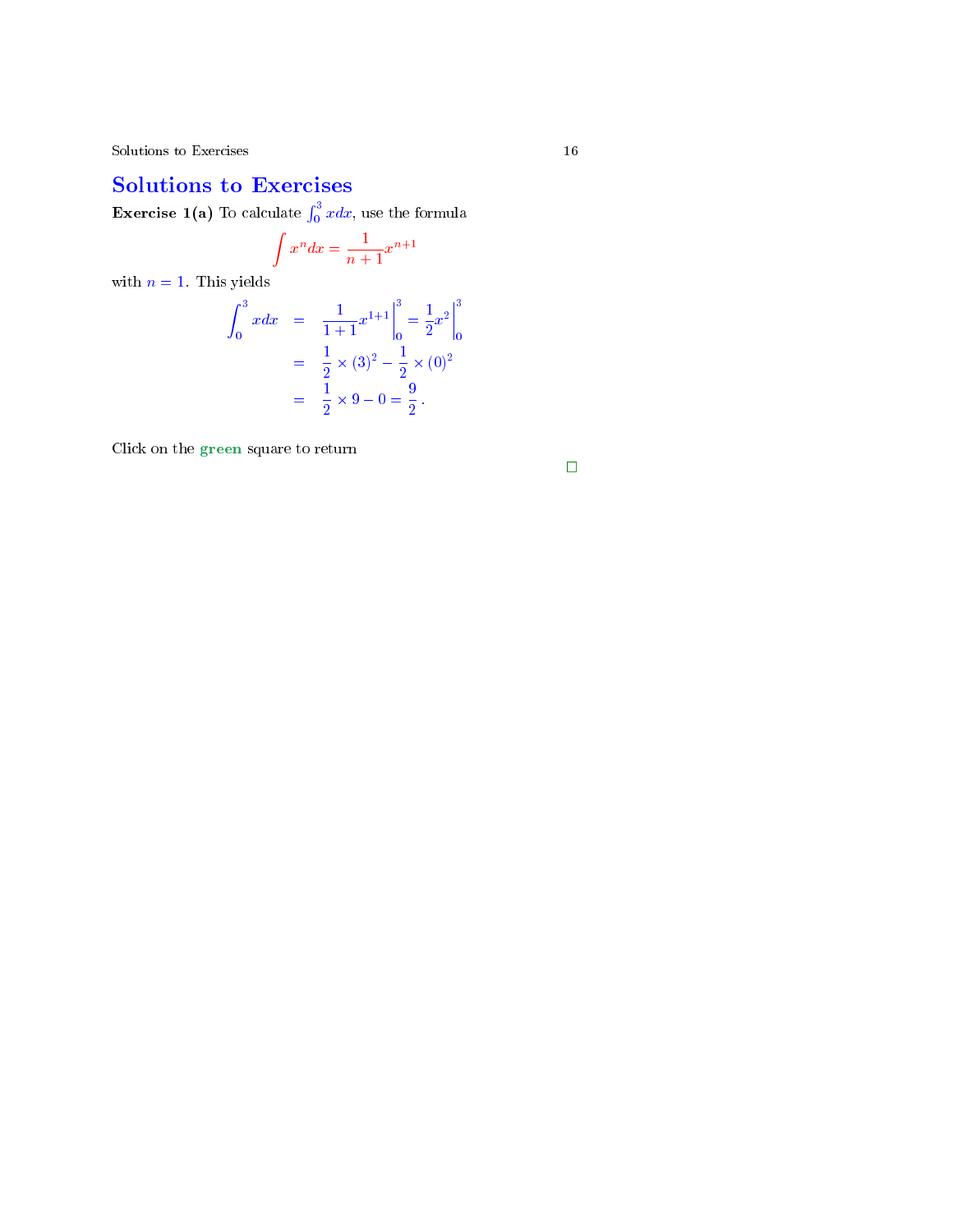<span id="page-16-0"></span> $\operatorname{\bf Exercise 1(b)}$  To calculate  $\int_{-1}^2 x dx,$  use the formula for the indefinite integral

$$
\int x^n dx = \frac{1}{n+1} x^{n+1}
$$

with  $n = 1$ . This yields

$$
\int_{-1}^{2} x dx = \frac{1}{1+1} x^{1+1} \Big|_{-1}^{2} = \frac{1}{2} x^{2} \Big|_{-1}^{2}
$$
  
=  $\frac{1}{2} \times (2)^{2} - \frac{1}{2} \times (-1)^{2}$   
=  $\frac{1}{2} \times 4 - \frac{1}{2} \times (+1)$   
=  $2 - \frac{1}{2} = \frac{3}{2}$ .

Click on the green square to return

 $\Box$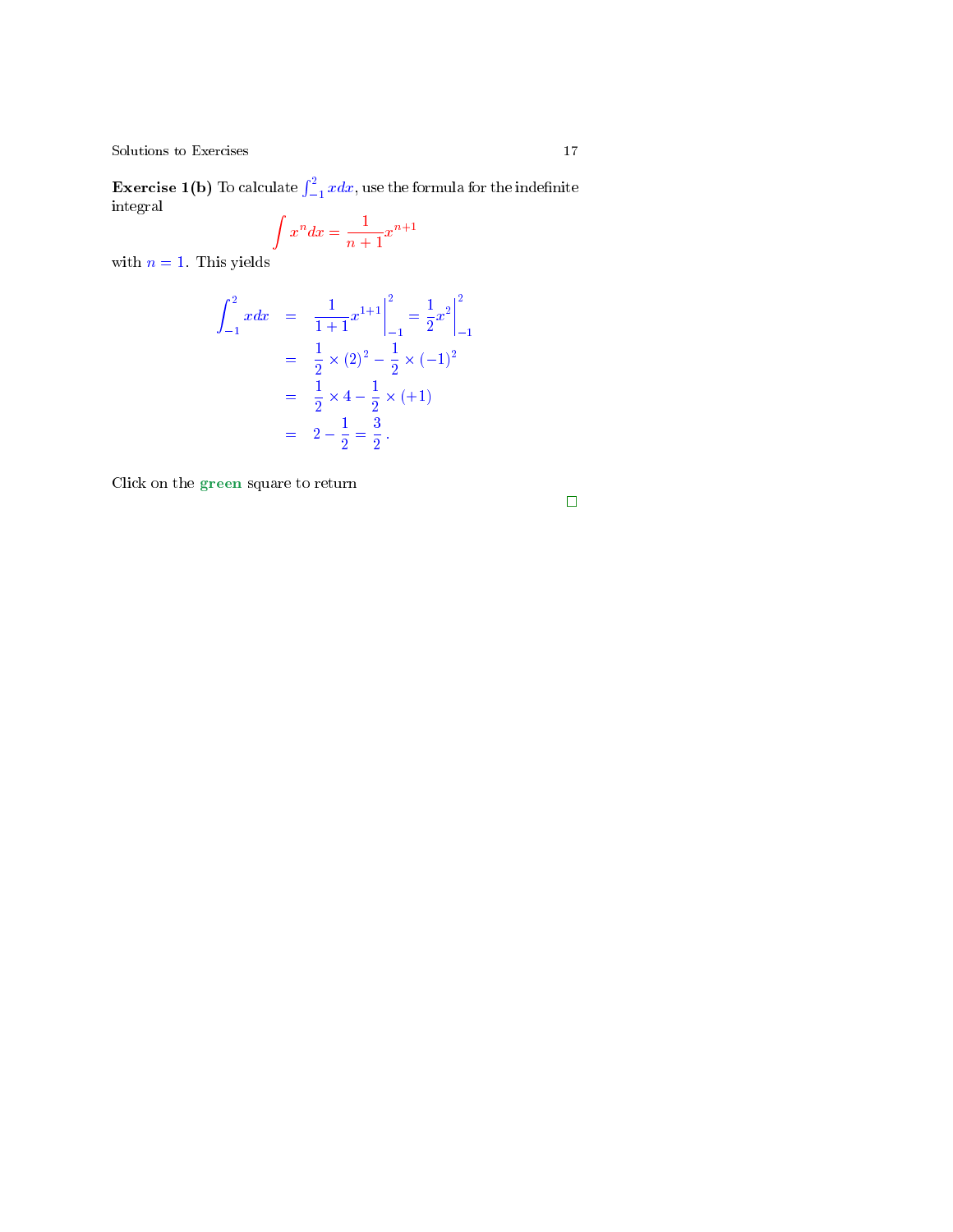**Exercise 1(c)** To evaluate the definite integral  $\int_1^2 (x^2 - x) dx$  we rewrite it as the sum of two integrals and use  $\int x^n dx = \frac{1}{n+1}x^{n+1}$  with  $n=2$  in the first integral and with  $n=1$  in the second one

$$
\int_{1}^{2} x^{2} dx - \int_{1}^{2} x dx = \frac{1}{2+1} x^{2+1} \Big|_{1}^{2} - \frac{1}{1+1} x^{1+1} \Big|_{1}^{2}
$$
  
\n
$$
= \frac{1}{3} x^{3} \Big|_{1}^{2} - \frac{1}{2} x^{2} \Big|_{1}^{2}
$$
  
\n
$$
= \frac{1}{3} \times 2^{3} - \frac{1}{3} \times 1^{3} - \left( \frac{1}{2} \times 2^{2} - \frac{1}{2} \times 1^{2} \right)
$$
  
\n
$$
= \frac{1}{3} \times 8 - \frac{1}{3} \times 1 - \left( \frac{1}{2} \times 4 - \frac{1}{2} \times 1 \right)
$$
  
\n
$$
= \frac{7}{3} - \frac{3}{2} = \frac{14}{6} - \frac{9}{6} = \frac{5}{6}.
$$

Click on the green square to return

$$
\Box
$$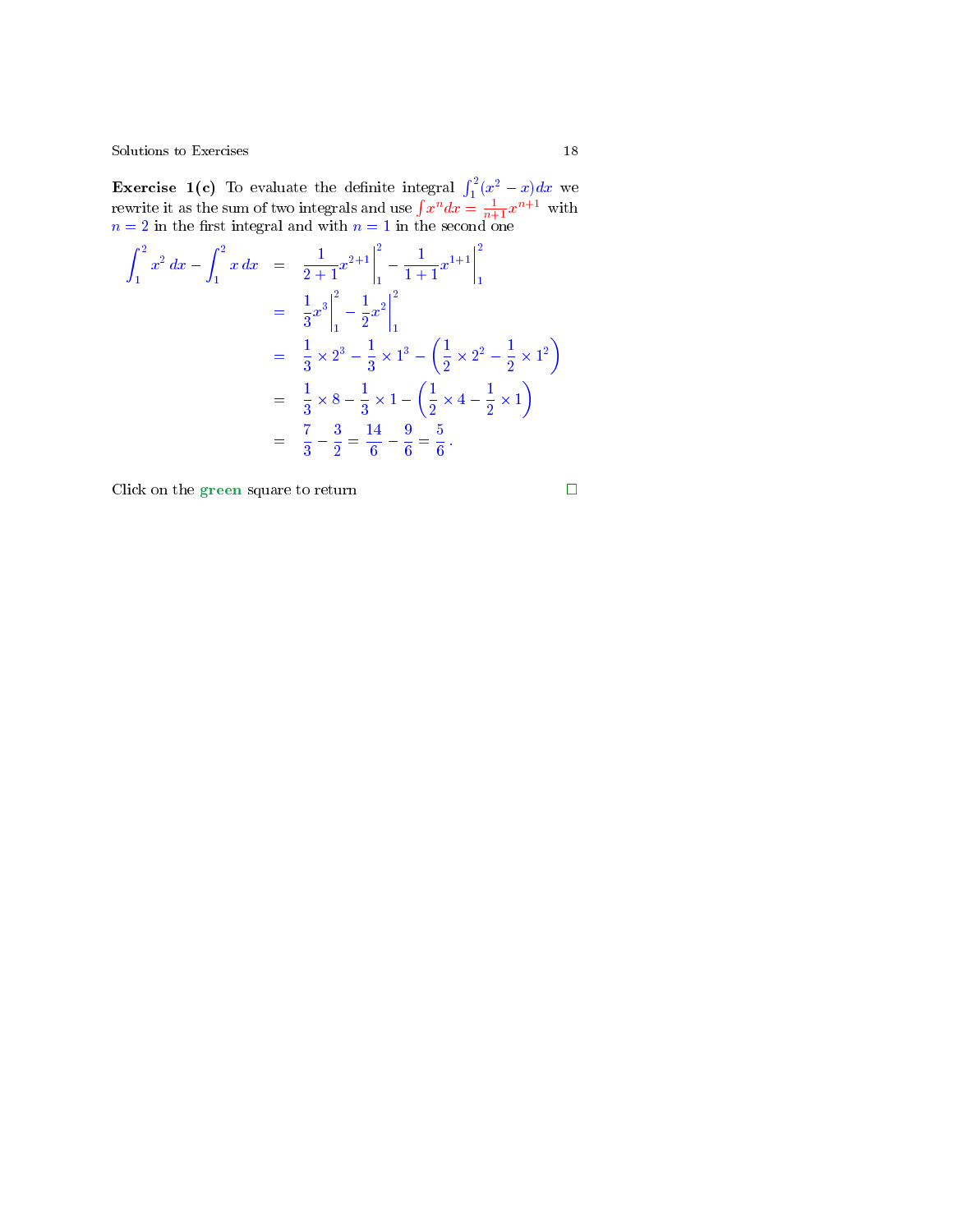<span id="page-18-0"></span>**Exercise 1(d)** To find the integral  $\int_{-1}^{2}(x^2-x)dx$  we rewrite it as the sum of two integrals and use the result of the previous part to write it as

$$
\int_{-1}^{2} x^{2} dx - \int_{-1}^{2} x dx = \left[ \frac{1}{3} x^{3} \right]_{-1}^{2} - \left[ \frac{1}{2} x^{2} \right]_{-1}^{2}
$$
  
=  $\left[ \frac{1}{3} \times 2^{3} - \frac{1}{3} \times (-1)^{3} - \left( \frac{1}{2} \times 2^{2} - \frac{1}{2} \times (-1)^{2} \right) \right]$   
=  $\left[ \frac{1}{3} \times 8 + \frac{1}{3} \times 1 - \left( \frac{1}{2} \times 4 - \frac{1}{2} \times 1 \right) \right] = \frac{9}{3} - \frac{3}{2}$   
=  $3 - \frac{3}{2} = \frac{3}{2}$ .

Click on the green square to return  $\hfill \square$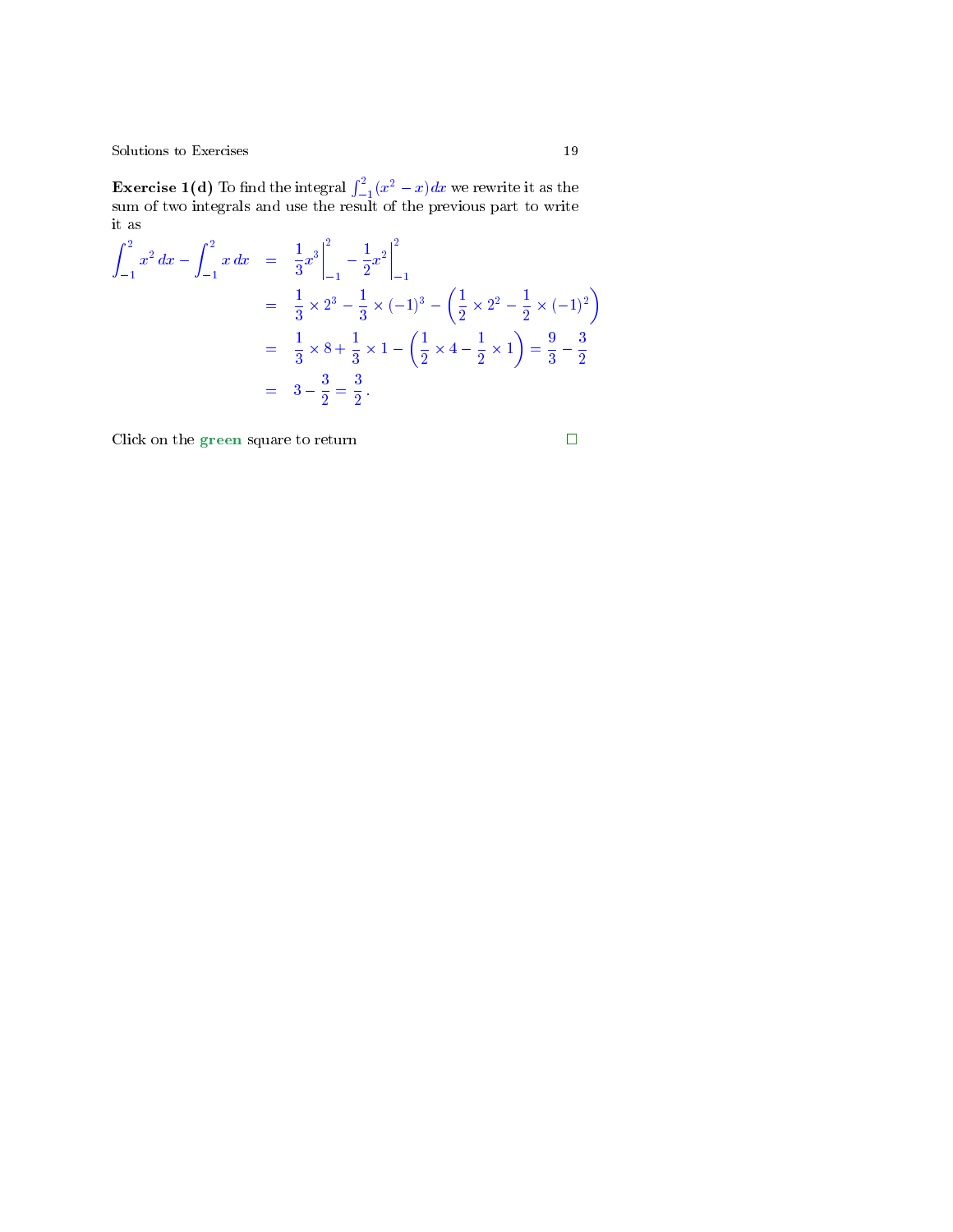### Exercise 2(a)



The sign of the definite integral,  $\int_A^B y_1(x)dx$ , must be negative. This is because the function  $y_1(x)$  is negative for all values of  $x$  between  $A$ and  $B$ . The area is all below the  $x$  axis.

Click on the green square to return

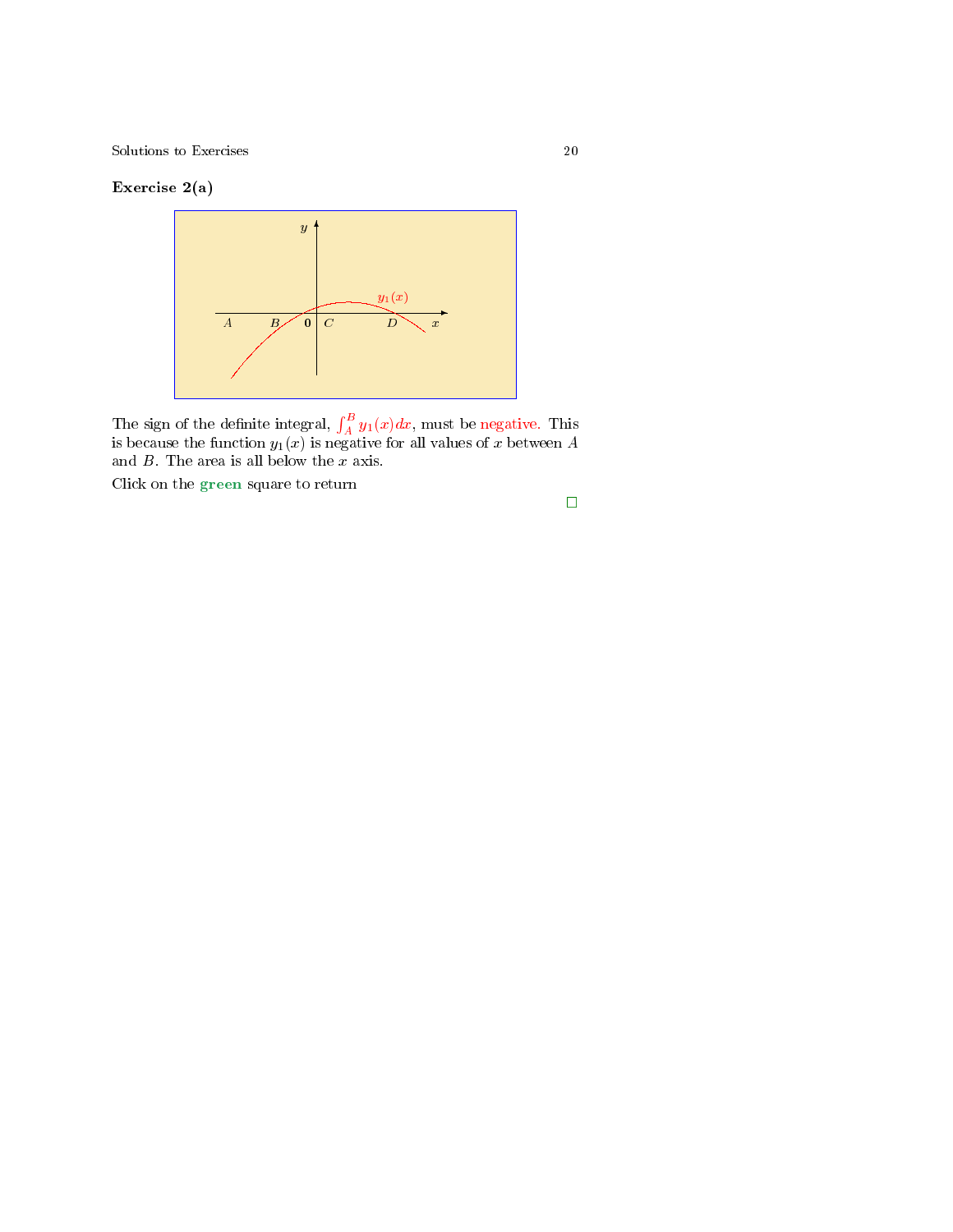### Exercise 2(b)



The sign of the definite integral,  $\int_B^D y_1(x)dx$ , must be positive. This is because, between the integration limits  $B$  and  $D,$  there is more area above the  $x$  axis than below the  $x$  axis.

Click on the green square to return

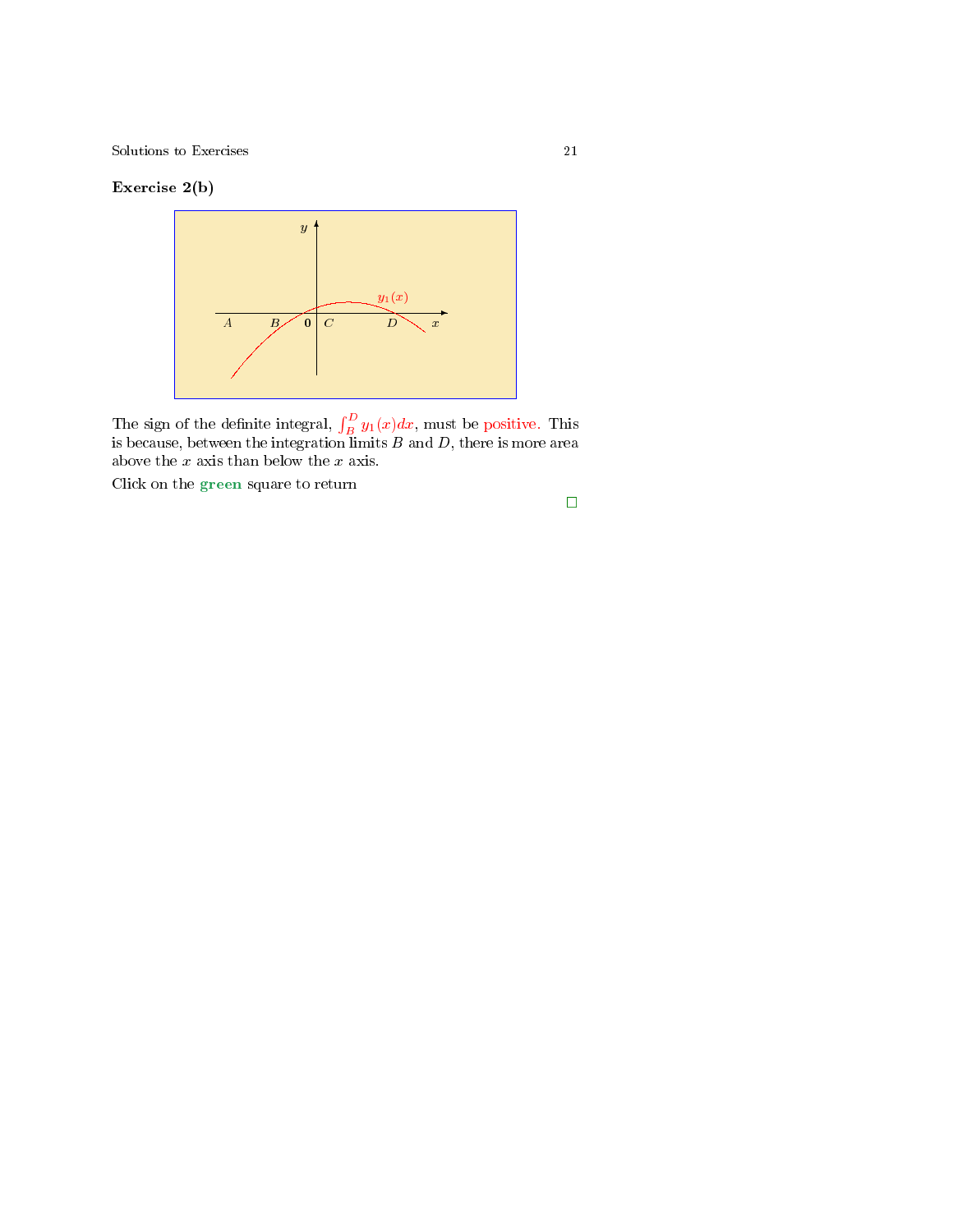### Exercise 2(c)



The sign of the definite integral,  $\int_A^0 y_2(x) dx$ , must be positive. This is because, between the integration limits  $A$  and  $0$ , there is more area above the  $\boldsymbol{x}$  axis than below it.

Click on the green square to return  $\hfill \square$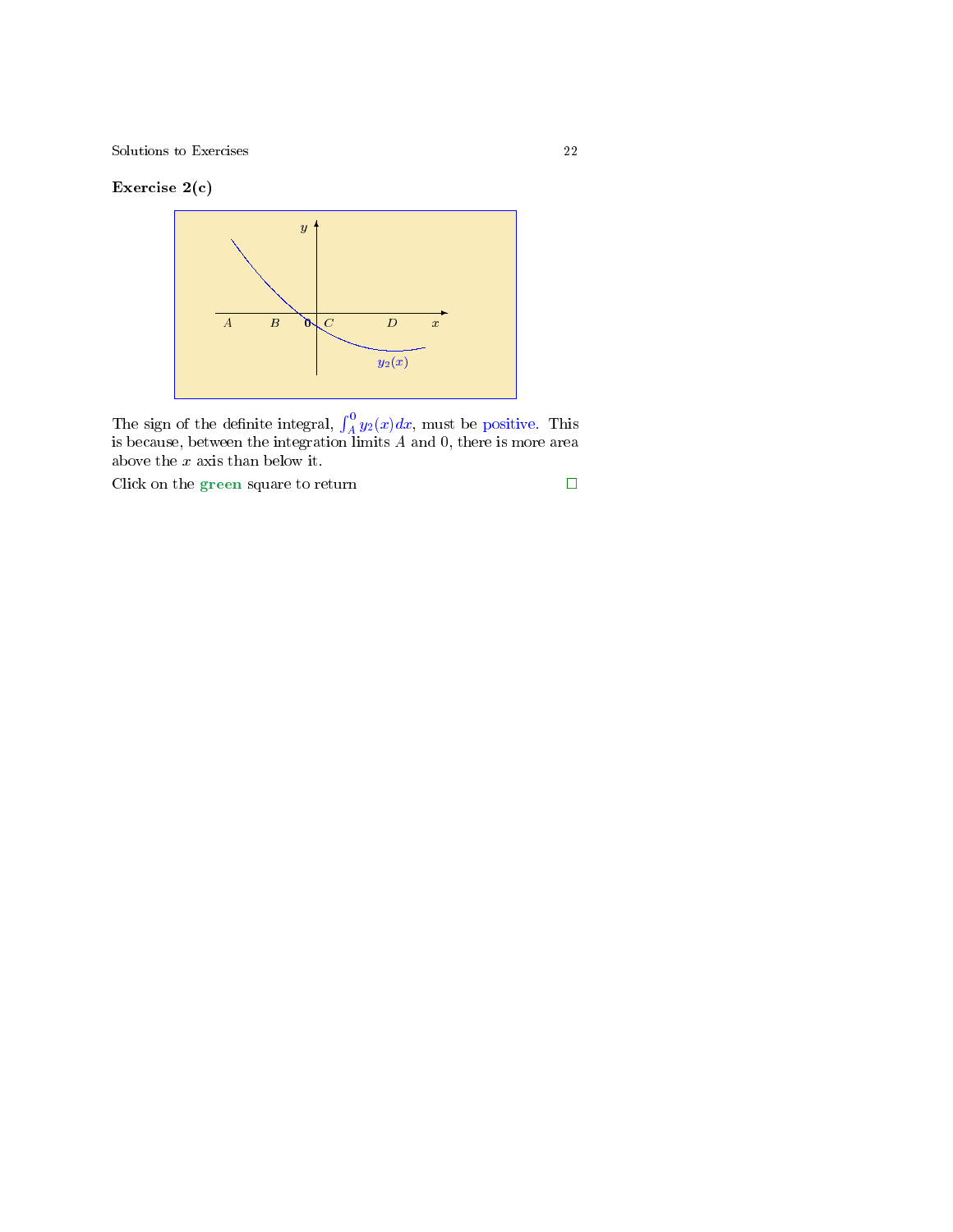### Exercise 2(d)



The sign of the definite integral,  $\int_C^D y_2(x)dx$ , must be negative. This is because, between the integration limits  $C$  and  $D$ , the integrand  $y_2(x)$  is always negative.

Click on the green square to return  $\hfill \Box$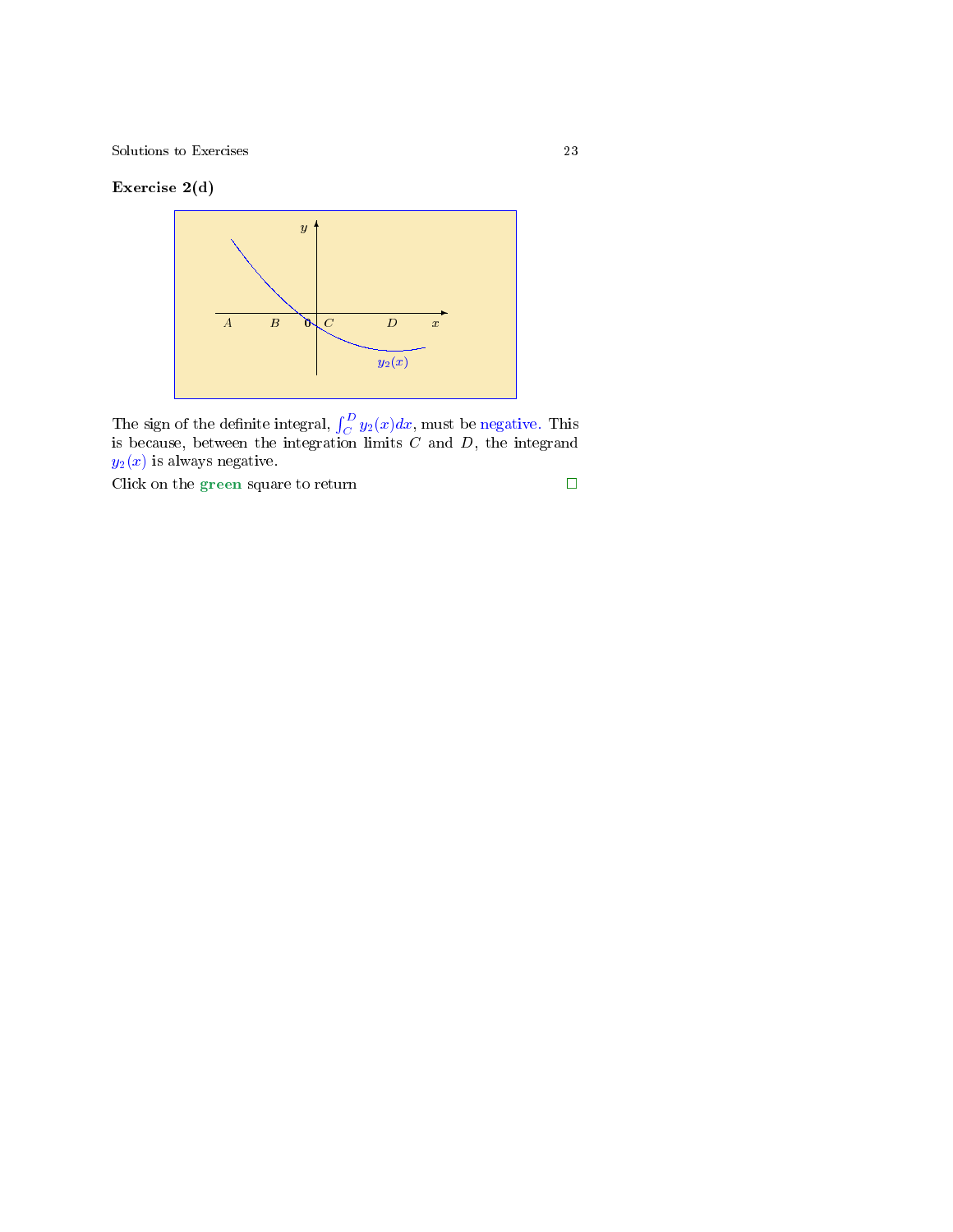**Exercise 3(a)** To calculate the definite integral  $\int_4^9 3\sqrt{t}dt$  we rewrite it as

 $\int_0^9$ 4  $3\sqrt{t}dt = 3 \times \int_{0}^{9}$ 4  $t^{1/2}dt$ and use  $\int x^n dx = \frac{1}{x^n}$  $\frac{1}{n+1}x^{n+1}$  for  $n=\frac{1}{2}$  $3 \times \int_{0}^{9}$ 4  $t^{\frac{1}{2}}dt = 3 \times \frac{1}{1+t}$  $\frac{1}{\frac{1}{2}+1}t^{\frac{1}{2}+1}$ 9  $\frac{9}{4} = 3 \times \frac{1}{\frac{3}{2}}$  $\frac{1}{\frac{3}{2}} \times t^{\frac{3}{2}}$ 9  $\frac{9}{4} = 3 \times \frac{2}{3}$  $\frac{2}{3}t^{\frac{3}{2}}\Bigg|$ 9 4  $= 2t^{\frac{3}{2}}$ 9  $\frac{1}{4} = 2 \times (9)^{\frac{3}{2}} - 2 \times (4)^{\frac{3}{2}} = 2 \times (9^{\frac{1}{2}})^3 - 2 \times (4^{\frac{1}{2}})^3$  $= 2 \times (3)^3 - 2 \times (2)^3 = 2 \times 27 - 2 \times 8 = 54 - 16 = 38$ .

N.B. dividing by a fraction is equivalent to multiplying by its inverse (see the package on fractions).

Click on the green square to return  $\Box$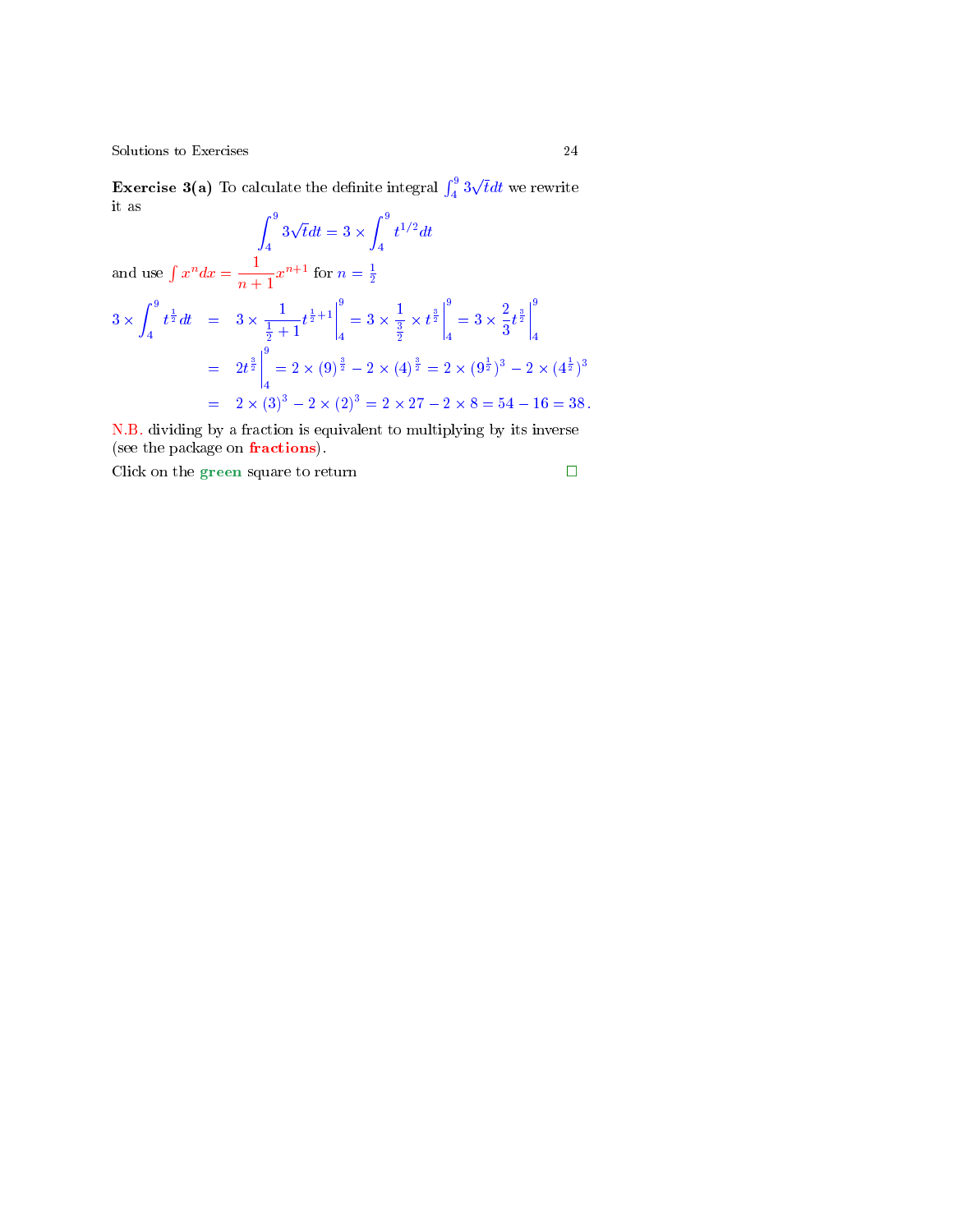**Exercise 3(b)** To calculate the definite integral  $\int_{-1}^{1}(x^2-2x+4)dx$  we rewrite it as a sum of integrals  $\int_{-1}^{1} x^2 dx - 2 \times \int_{-1}^{1} x dx + 4 \times \int_{-1}^{1} 1 dx$ and use  $\int x^n dx = \frac{1}{x^n}$  $\frac{1}{n+1}x^{n+1}$  with  $n=2$  in the first integral,

$$
\int_{-1}^{1} x^2 dx = \frac{1}{2+1} x^{2+1} \Big|_{-1}^{1} = \frac{1}{3} x^3 \Big|_{-1}^{1} = \frac{1}{3} (1^3 - (-1)^3) = \frac{2}{3},
$$

with  $n = 1$  in the second integral

$$
2 \times \int_{-1}^{1} x dx = 2 \times \frac{1}{1+1} x^{1+1} \Big|_{-1}^{1} = x^{2} \Big|_{-1}^{1} = - (1^{2} - (-1)^{2}) = 0,
$$

and with  $n = 0$  in the last integral

$$
4 \times \int_{-1}^{1} 1 dx = 4 \times \frac{1}{0+1} x^{0+1} \Big|_{-1}^{1} = 4x \Big|_{-1}^{1} = 4 (1 - (-1)) = 8.
$$

Summing up these numbers we obtain  $2/3 + 0 + 8 = 26/3$ .

Click on the green square to return

$$
\qquad \qquad \Box
$$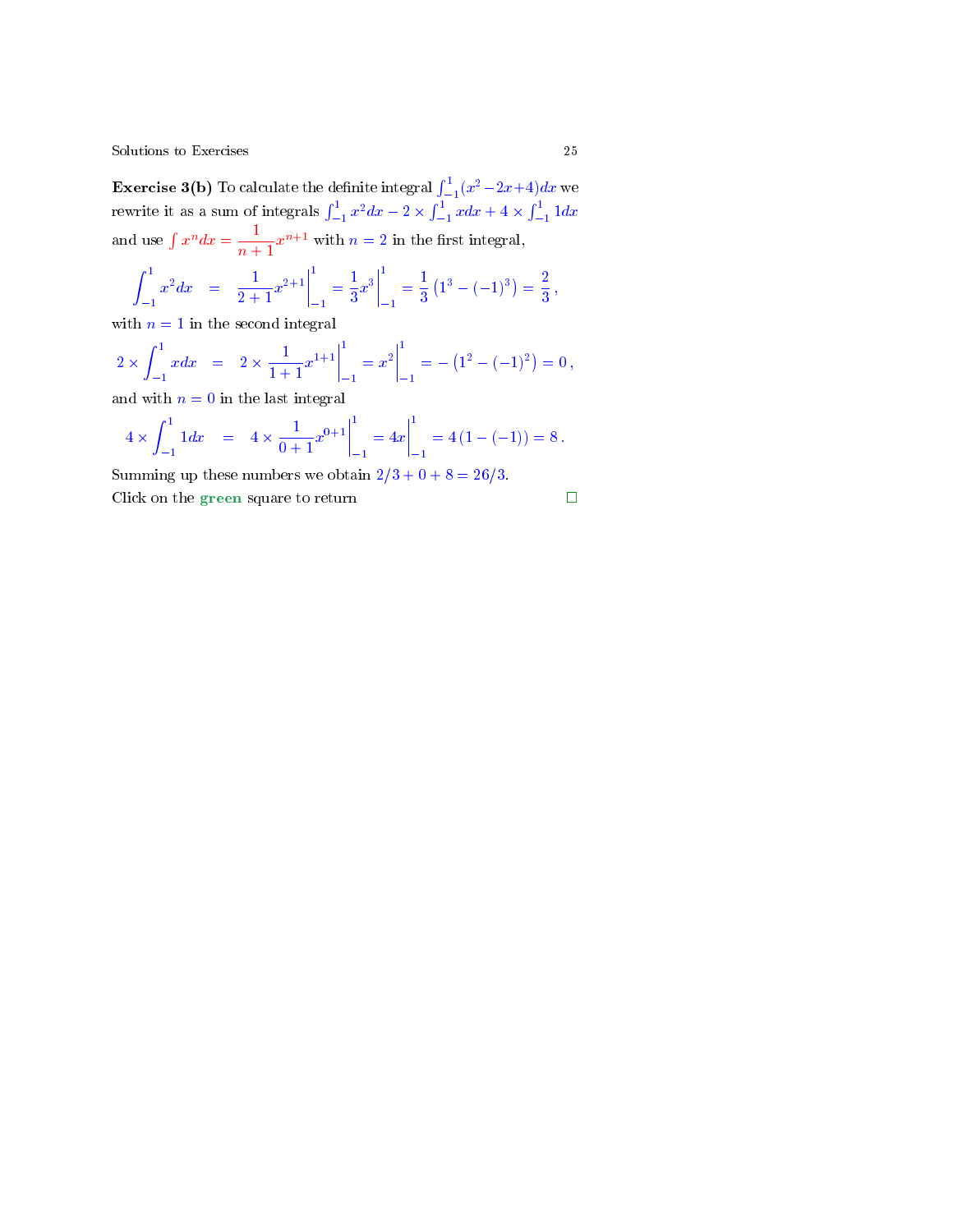**Exercise 3(c)** To calculate the definite integral  $\int_0^{\pi} \sin(x) dx$  we note from the table that

$$
\int \sin(ax)dx = -\frac{1}{a}\cos(x).
$$

This yields (with  $a = 1$ )

$$
\int_0^\pi \sin(x) dx = -\cos(x) \Big|_0^\pi
$$
  
= -(\cos(\pi) - \cos(0)) = -((-1) - 1) = 2.

N.B. It is worth emphasizing that the angles in calculus formulae for trigonometric functions are measured in radians.

Click on the green square to return

 $\Box$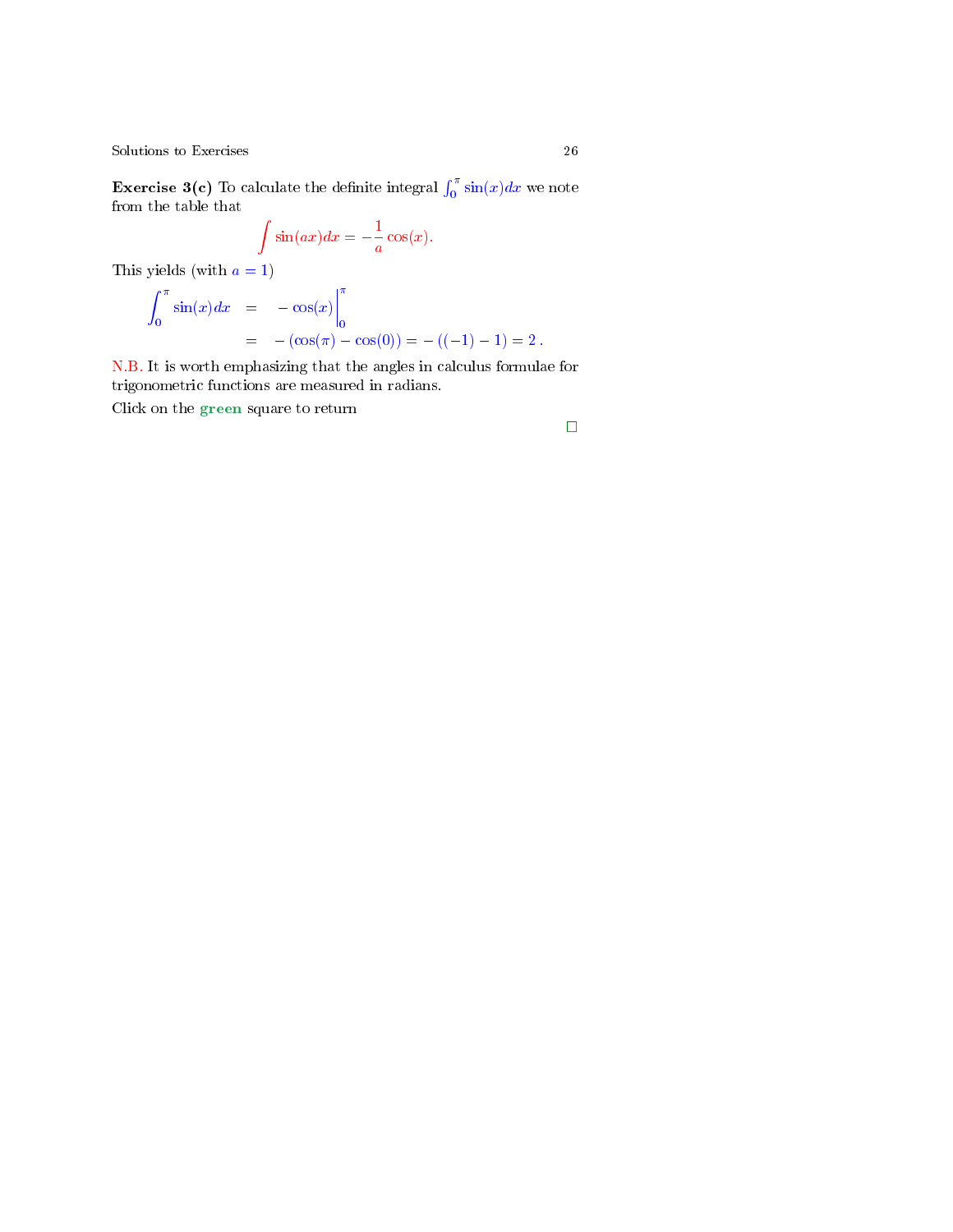<span id="page-26-0"></span>**Exercise 3(d)** To calculate the definite integral  $\int_0^3 4e^{2x} dx$  , write

$$
\int_0^3 4e^{2x} dx = 4 \times \int_0^3 e^{2x} dx
$$

and use from the table

$$
\int \mathrm{e}^{a\,x} dx = \frac{1}{a} \mathrm{e}^{a\,x}.
$$

This gives for  $a = 2$ 

$$
4 \times \int_0^3 e^{2x} dx = 4 \times \frac{1}{2} e^{2x} \Big|_0^3 = 2e^{2x} \Big|_0^3
$$
  
=  $2e^{(2\times 3)} - 2e^{(2\times 0)}$   
=  $2e^6 - 2e^0 = 2e^6 - 2 \times 1 = 2e^6 - 2$ .

Click on the green square to return

$$
\Box
$$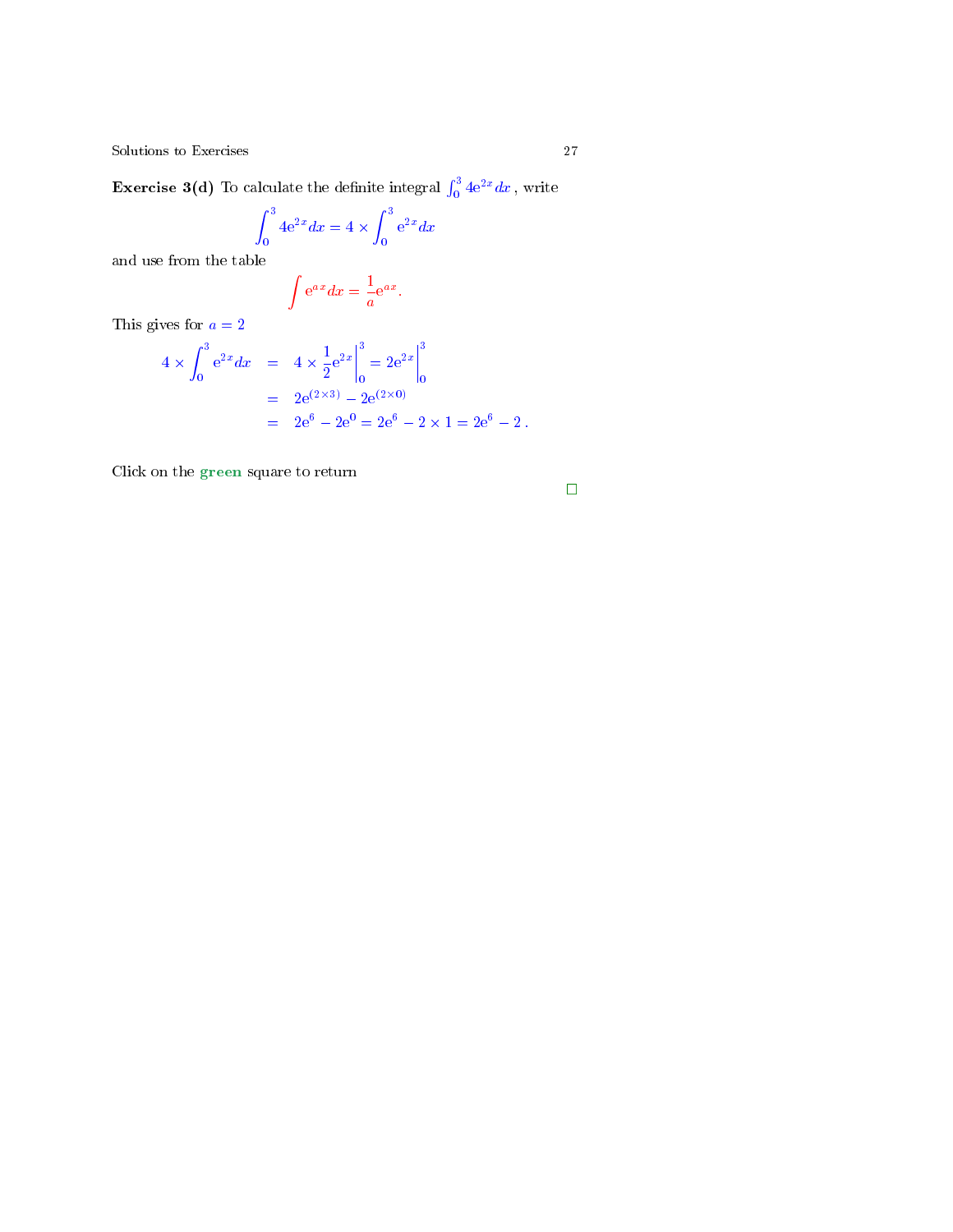**Exercise 3(e)** To evaluate the definite integral  $\int_1^2$ 3  $\frac{d}{dt}dt$  we write

> $\int_0^2$ 1 3  $\frac{3}{t}dt = 3 \times \int_1^2$ 1 1  $\frac{1}{t}dt$

and use

$$
\int dt \frac{1}{t} = \ln(t) \, .
$$

This yields

$$
3 \times \int_{1}^{2} \frac{1}{t} dt = 3 \times \ln(t) \Big|_{1}^{2}
$$
  
= 3 \times \ln(2) - 3 \times \ln(1)  
= 3 \times \ln(2) - 3 \times 0  
= 3 \ln(2).

N.B.  $ln(0) = 1$ , since  $e^{0} = 1$ .

Click on the green square to return  $\hfill \square$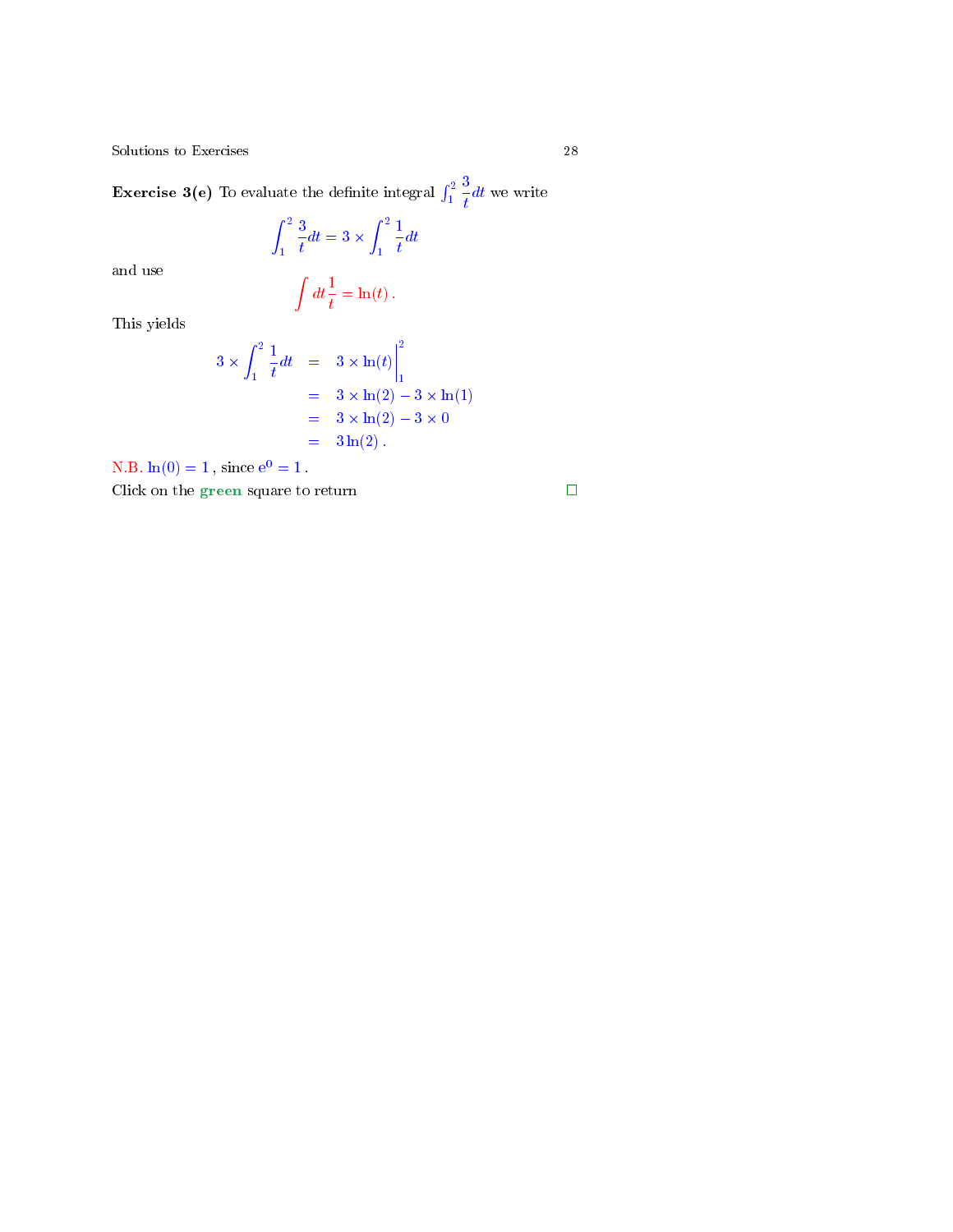<span id="page-28-0"></span>**Exercise 3(f)** To find the definite integral  $\int_{\frac{\pi}{4}}^{\frac{\pi}{2}} 2 \cos(4w) dw$  use

$$
\int_{\frac{\pi}{4}}^{\frac{\pi}{2}} 2\cos(4w) dw = 2 \times \int_{\frac{\pi}{4}}^{\frac{\pi}{2}} \cos(4w) dw.
$$
  
and  $\int \cos(ax) dx = \frac{1}{a} \sin(x)$ . This gives for  $a = 4$   

$$
2 \times \int_{\frac{\pi}{4}}^{\frac{\pi}{2}} \cos(4w) dw = 2 \times \frac{1}{4} \sin(4w) \Big|_{\frac{\pi}{4}}^{\frac{\pi}{2}} = \frac{1}{2} \sin(4w) \Big|_{\frac{\pi}{4}}^{\frac{\pi}{2}}
$$

$$
= \frac{1}{2} \sin(4 \times \frac{\pi}{2}) - \frac{1}{2} \sin(4 \times \frac{\pi}{4})
$$

$$
= \frac{1}{2} \sin(2\pi) - \frac{1}{2} \sin(\pi)
$$

$$
= \frac{1}{2} \times 0 - \frac{1}{2} \times 0 = 0.
$$

Click on the green square to return  $\hfill \square$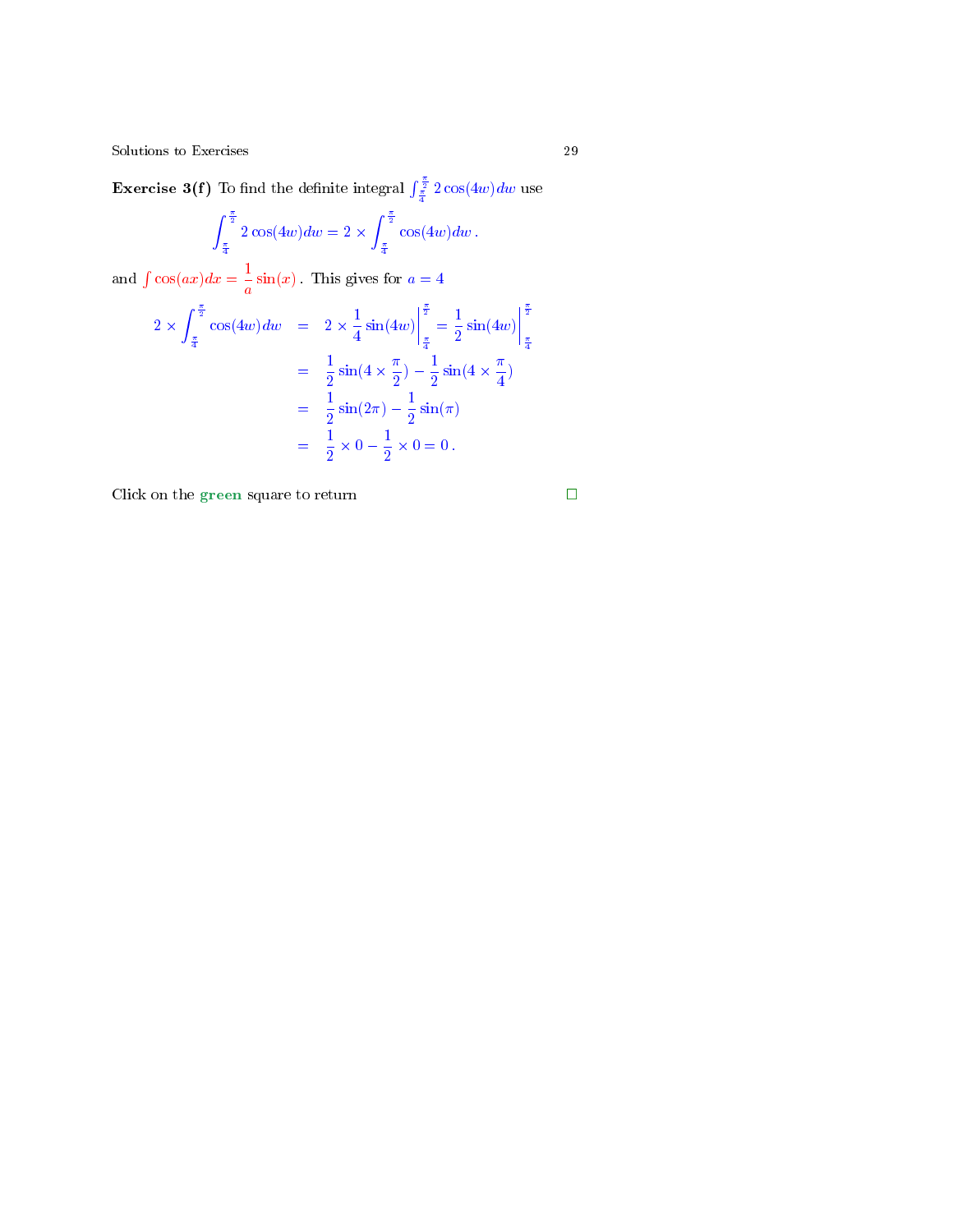# Solutions to Quizzes

**Solution to Quiz:** To find the indefinite integral  $\int (3x^2 - \frac{1}{2}x)dx$  we use the sum rule for integrals, rewriting it as the sum of two integrals

$$
\int (3x^2 - \frac{1}{2}x) dx = \int 3x^2 dx + \int (-\frac{1}{2}x) dx
$$
  
=  $3 \int x^2 dx - \frac{1}{2} \int x dx$ .

Using  $\int x^n dx = \frac{1}{n+1}x^{n+1}$ ,  $n \neq -1$  with  $n = 2$  in the first integral and with  $n = 1$  in the second one gives

$$
3\int x^2 dx - \frac{1}{2} \int x dx = 3 \times \frac{1}{1+2} x^{1+2} - \frac{1}{2} \times \frac{1}{1+1} x^{1+1} + C
$$
  
= 
$$
\frac{3}{3} x^3 - \frac{1}{2(1+1)} x^2 + C = x^3 - \frac{1}{4} x^2 + C.
$$

Check that differentiation of this result gives  $3x^2 - \frac{1}{2}$ End Quiz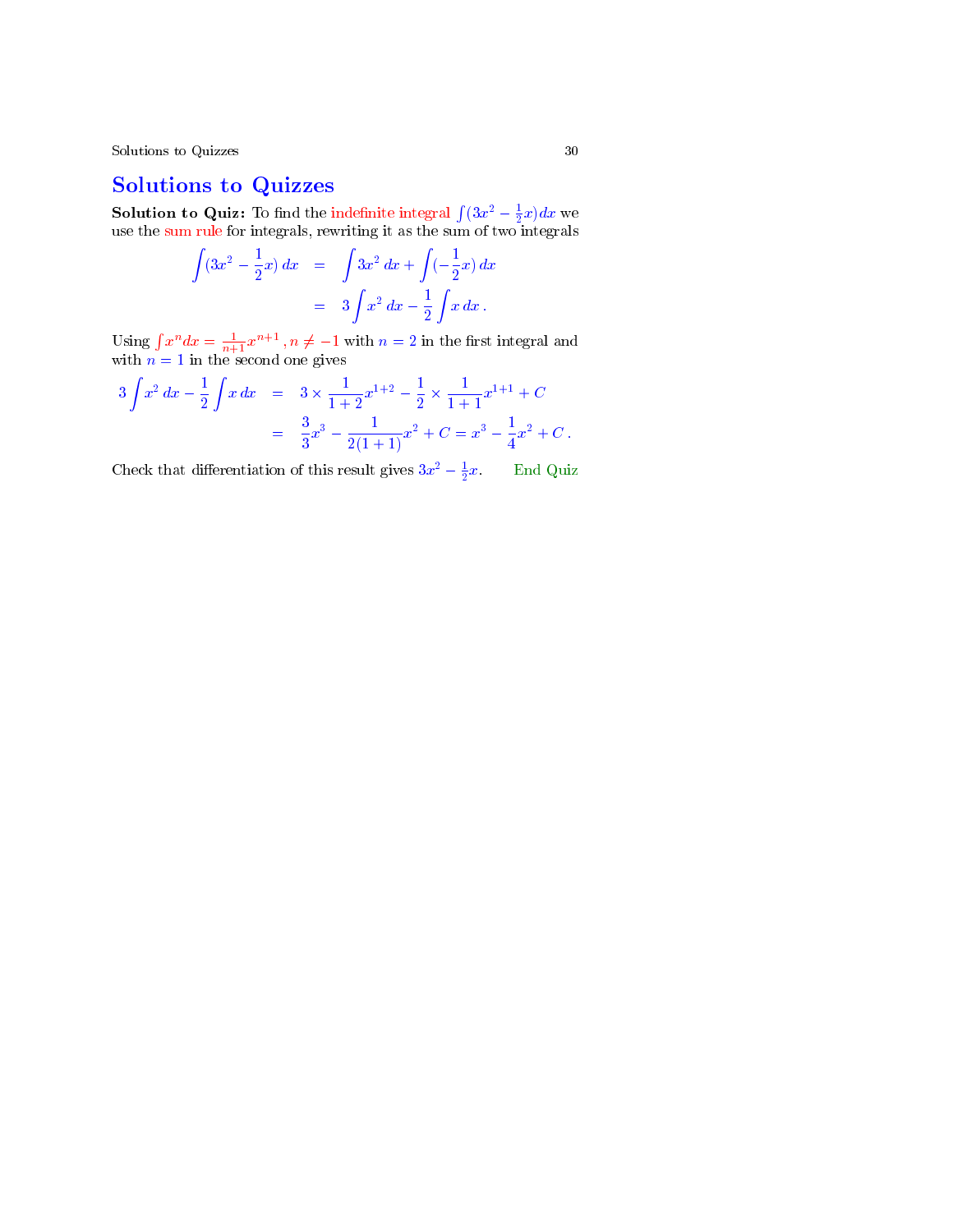**Solution to Quiz:** Using  $2 = 2x^0$ , the integral

$$
\int_{1}^{3} 2dx = 2 \int_{1}^{3} x^{0} dx = 2x \Big|_{1}^{3}
$$
  
= 2 \times 3 - 2 \times 1 = 6 - 2  
= 4.

Indeed from the diagram

$$
\begin{array}{c|c}\ny \\
y \\
2 \\
\hline\n\end{array}
$$
\n
$$
\begin{array}{c|c}\ny = 2 \\
\hline\nA \\
0 & 1 & 3\n\end{array}
$$

the area under the curve between the integration limits is the area of a square of side 2. This has area  $2 \times 2 = 4$ . End Quiz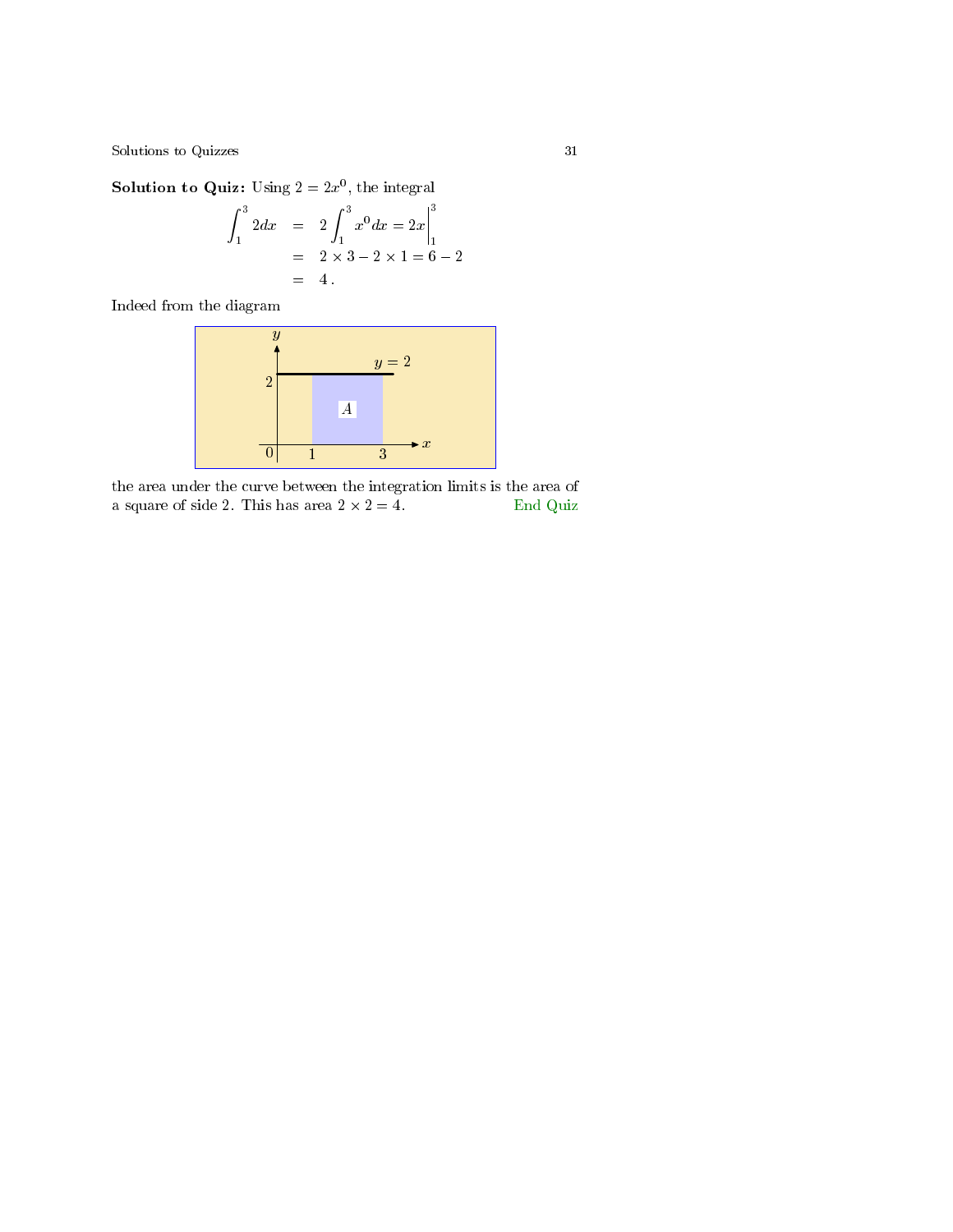**Solution to Quiz:** The definite integral of  $y = 5x^4$  with respect to x if the lower limit of the integral is  $x = -2$  and the upper limit  $x = -1$ can be written as

 $\int$ <sup>-1</sup> 2  $5x^4 dx$ . From the basic result  $\int_A^B ax^n dx = \frac{a}{n+1}$  $\left| \frac{a}{n+1} x^{n+1} \right|$ B A we obtain  $\int$ <sup>-1</sup>  $-2$  $5x^4dx = \frac{5}{5}$  $rac{5}{5}x^5$  $-1$  $-2$  $= x^5$  $-1$  $-1$  $-2$  $=$   $(-1)^5 - (-2)^5$  $=$   $-1 - (-32)$  $=$   $-1 + 32 = 31$ .

Note that since the integrand  $5x^4$  is positive for all x, the negative suggested solutions could not be correct. End Quiz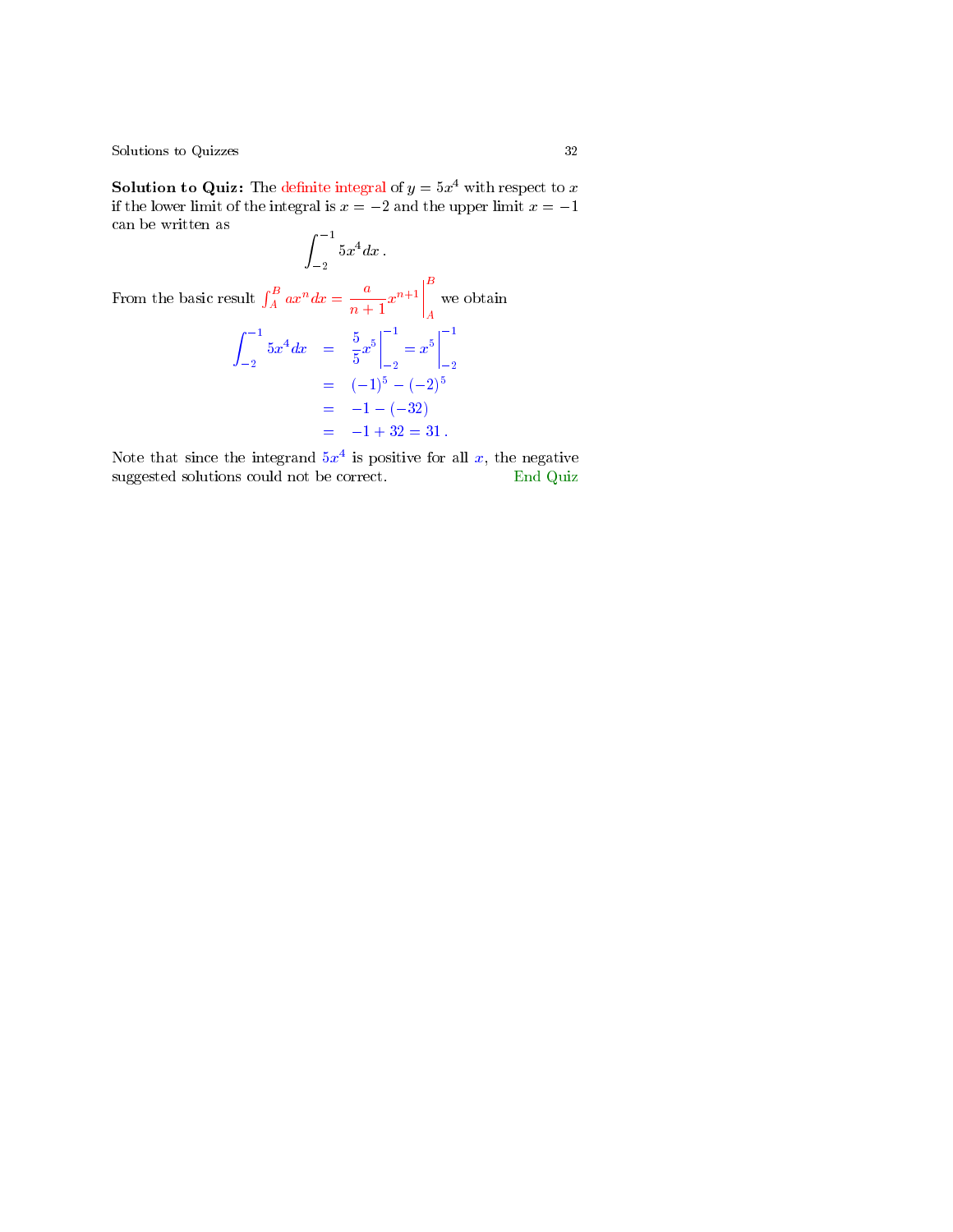**Solution to Quiz:** To calculate the definite integral  $\int_a^{2b} x^2 dx$  use the basic indefinite integral

$$
\int x^n dx = \frac{1}{n+1}x^{n+1}.
$$

with  $n = 2$ . This gives

$$
\int_{a}^{2b} x^{2} dx = \frac{1}{2+1} x^{(2+1)} \Big|_{a}^{2b} = \frac{1}{3} x^{3} \Big|_{a}^{2b}
$$
  
=  $\frac{1}{3} \times (2b)^{3} - \frac{1}{3} \times (a)^{3}$   
=  $\frac{1}{3} \times (2)^{3} \times b^{3} - \frac{1}{3} \times a^{3}$   
=  $\frac{1}{3} \times 8 \times b^{3} - \frac{1}{3} \times a^{3}$   
=  $\frac{8}{3} b^{3} - \frac{1}{3} a^{3}$ .

End Quiz